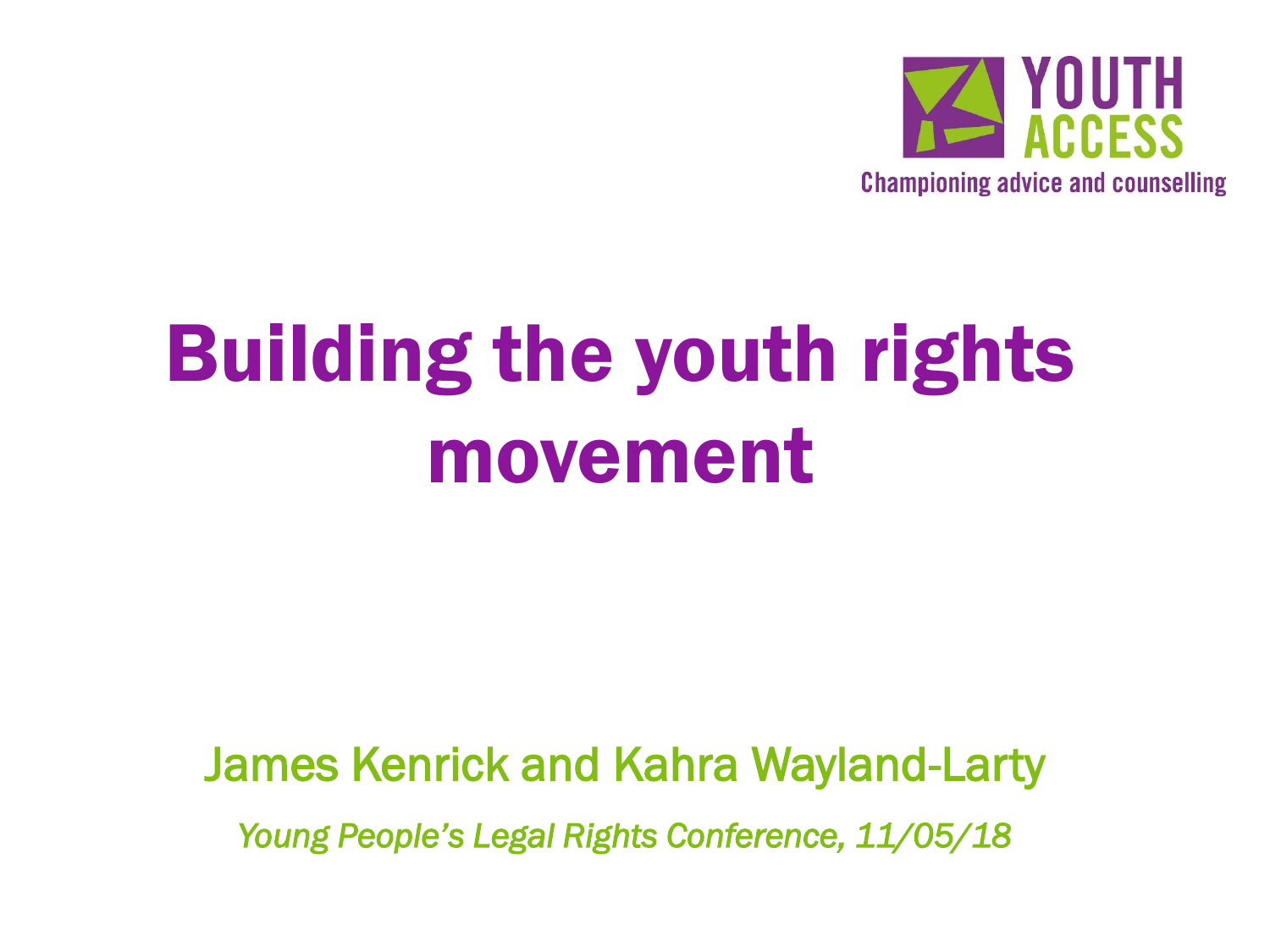

#### Youth Access

#### *The national membership body for Youth Information, Advice and Counselling Services (YIACS)*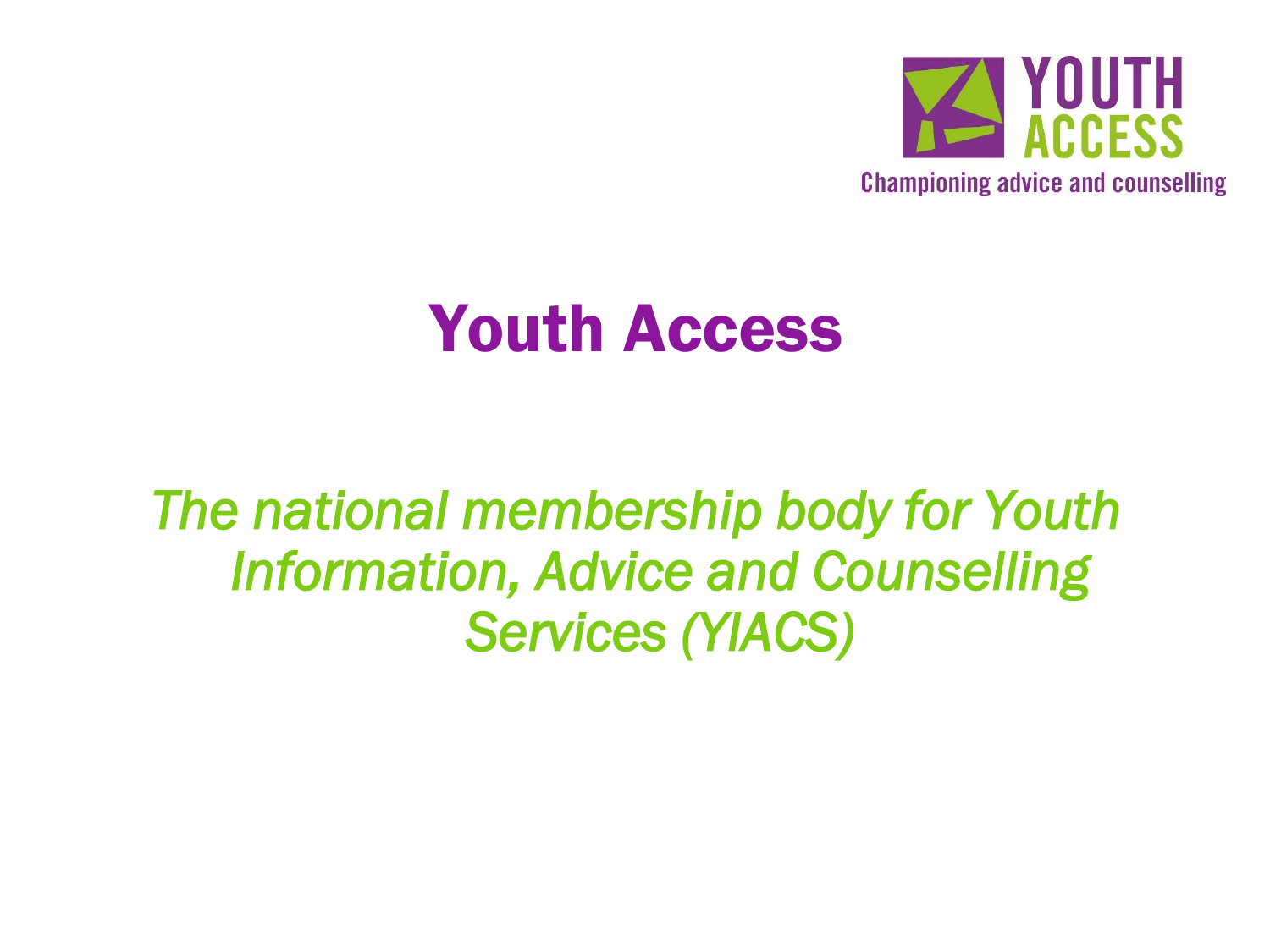### What we'll cover



- Evidence YP's access to justice; links with mental health
- Make Our Rights Reality public legal education, social action and campaigning
- How you can get involved in building the youth rights movement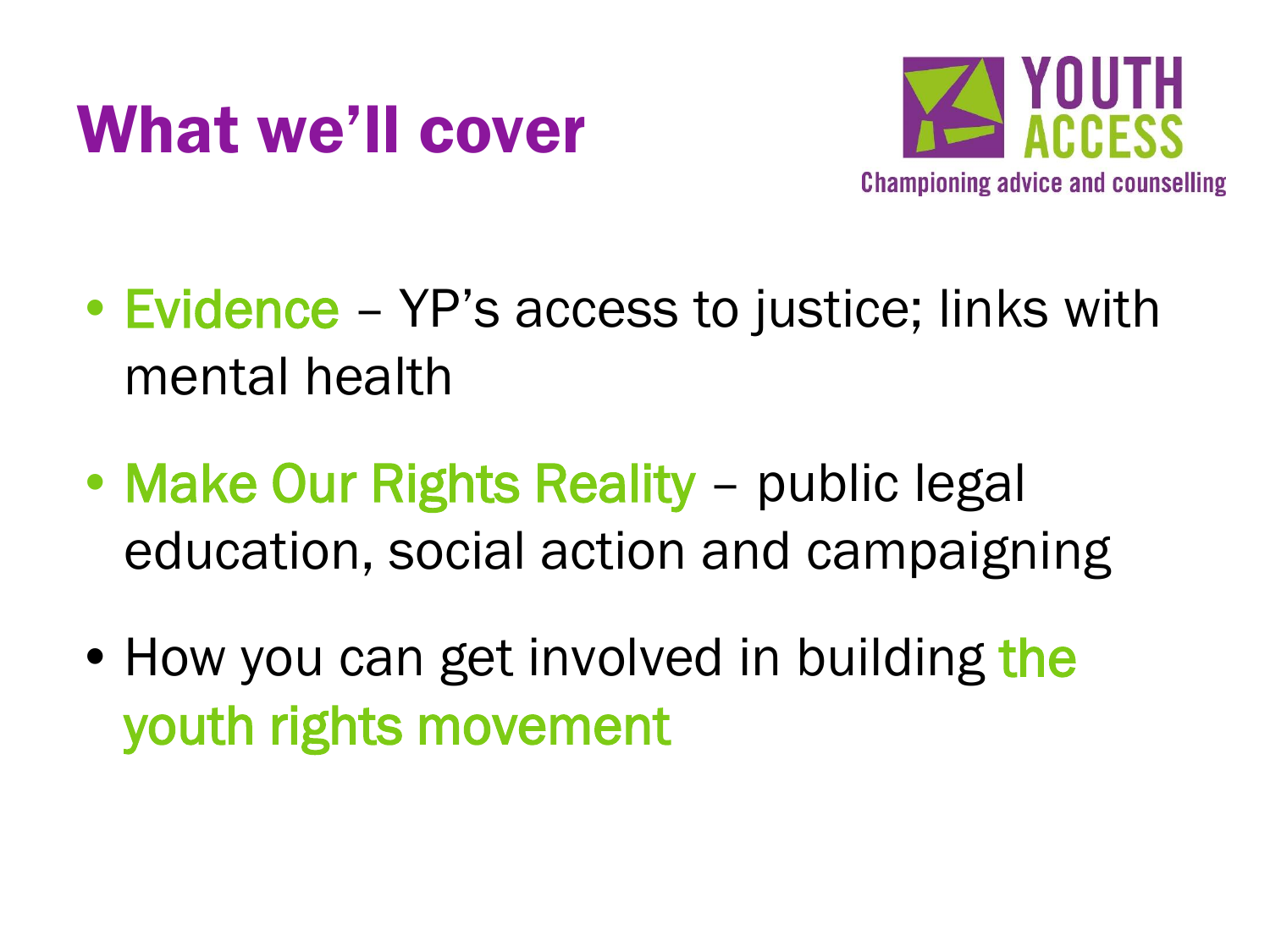Access to Justice for young people



*Did you know…..?* 

- Each year, around 2.5 million young people (16-24) experience complex social welfare legal problems
- Over half of them get no advice

*Data sources: 1: E&W Civil & Social Justice Surveys 2004-2012 2: MOJ Legal problem and resolution survey 2014-15*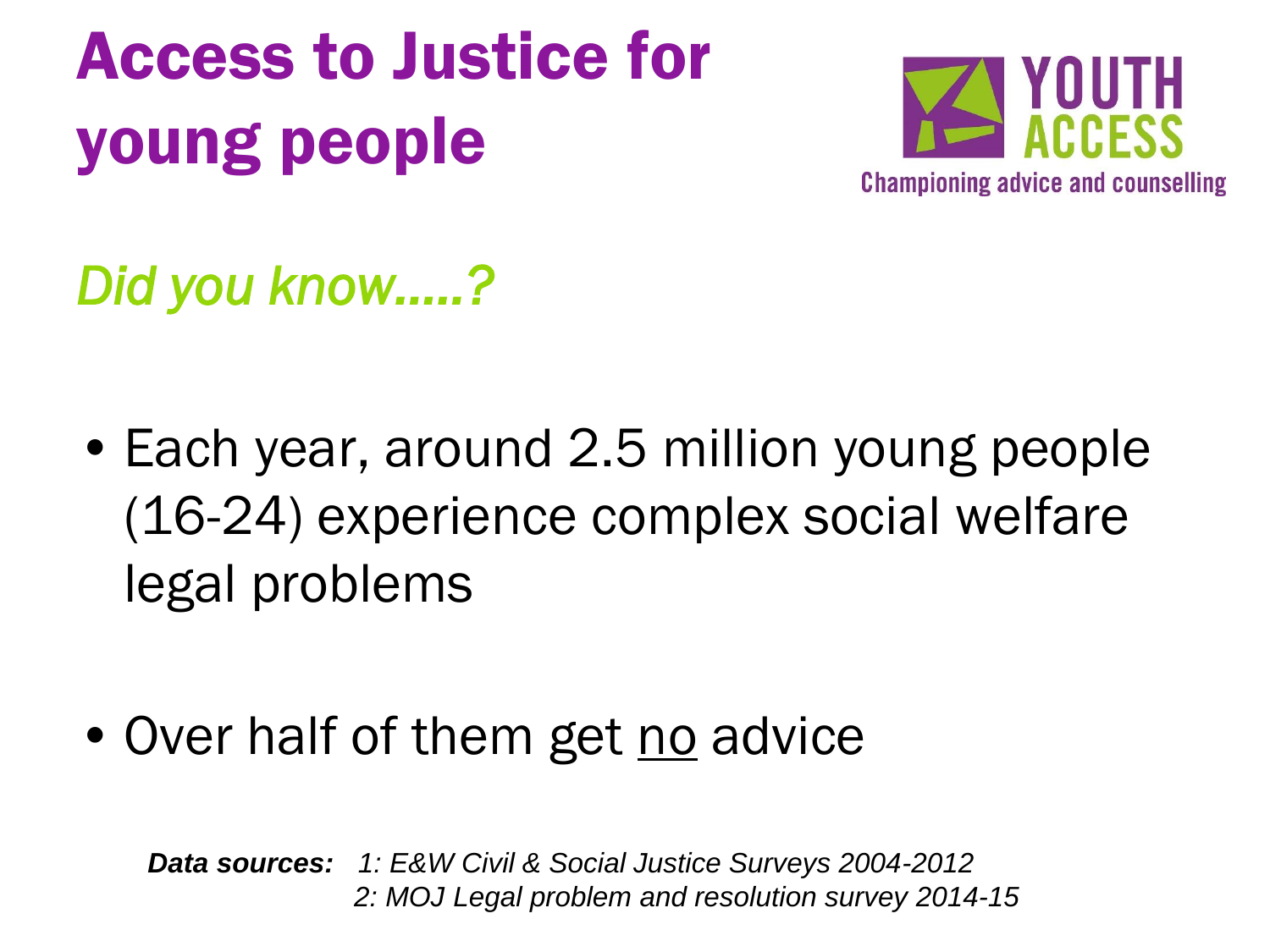# Problem incidence by age





*Percentage with one or more legal problem within the 18-24 year old age group and those aged 25 or older (Source: 2014-2015 LPRS).*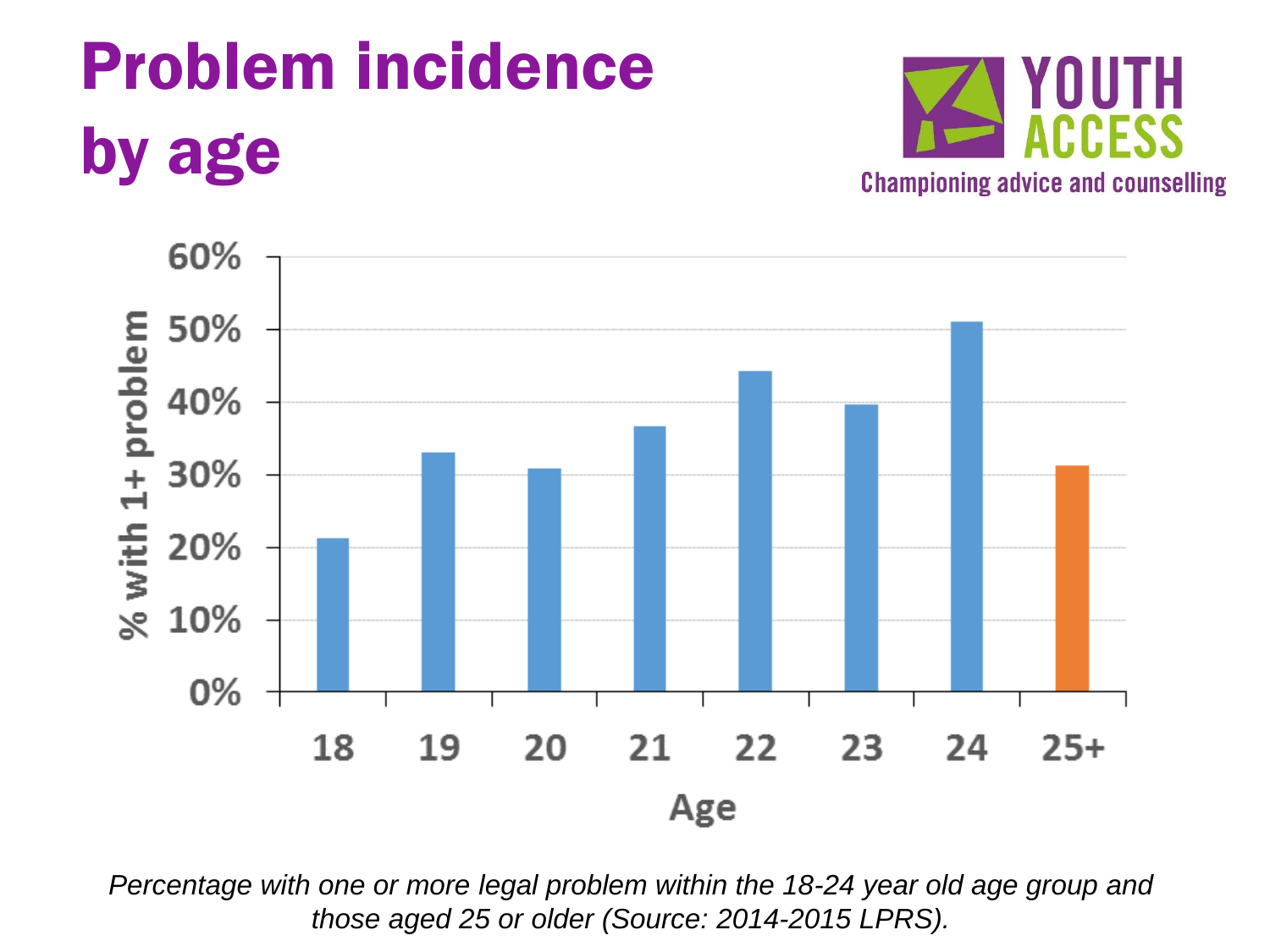#### Legal capability



Just 6% of YP view their legal problems as legal

YP have highest levels of:

- 'Legal anxiety'
- Sense of powerlessness to tackle legal issues

#### Lowest levels of:

- Awareness of rights
- Awareness of services

*Data sources: 1: E&W Civil & Social Justice Surveys 2004-2012 2: MOJ Legal problem and resolution survey 2014-15*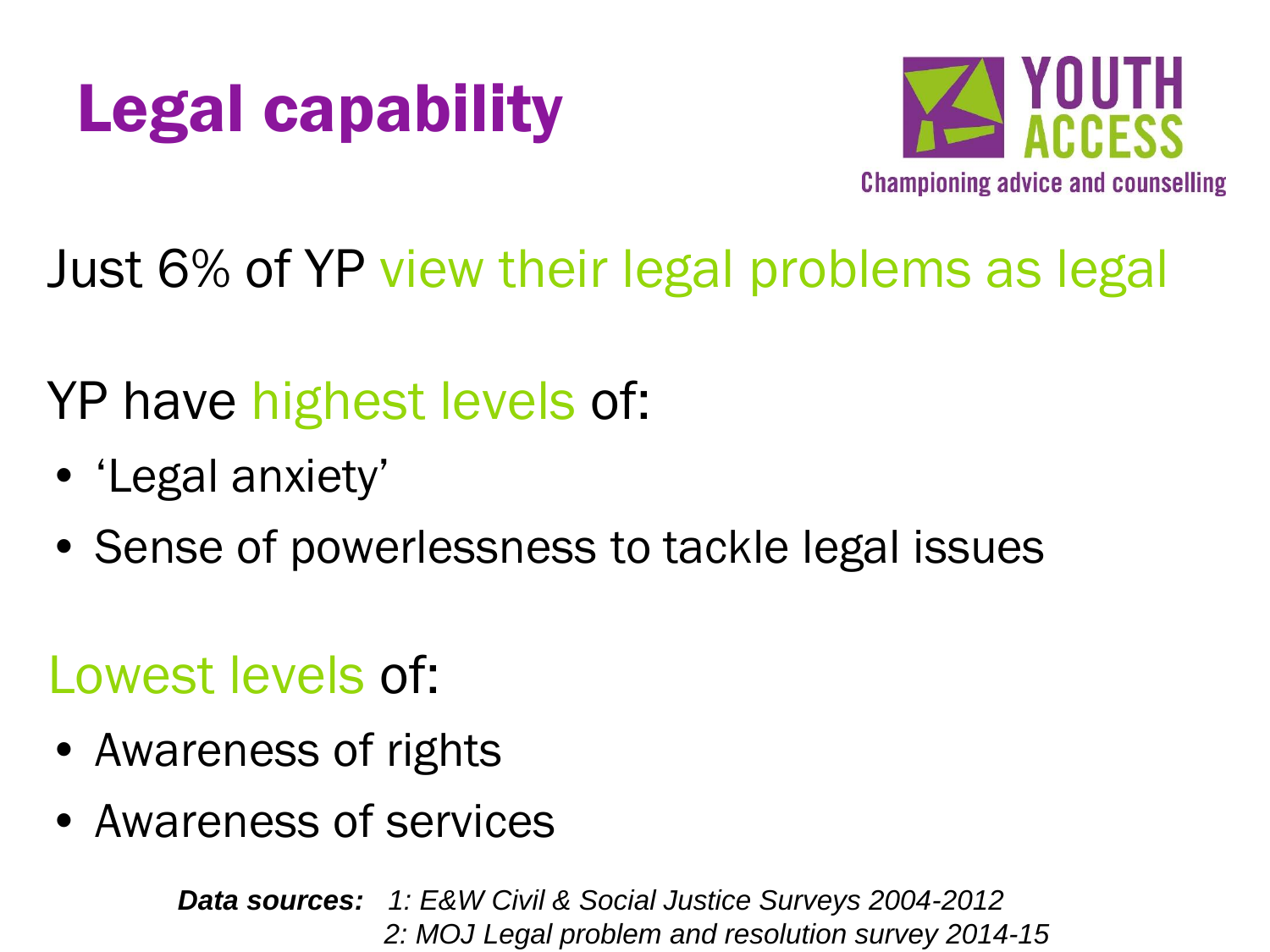# Mental health & rights



Inter-relationship with legal problems & inequality

- Social welfare legal problems are key determinants of YP's mental health
- YP who are NEET + socially isolated + have SW legal problems = 5 x more likely than gen pop. to experience MH problems

#### Clients of youth advice services

• Two-thirds meet/exceed common cut-off points for mental illness (GHQ-12)

*(Sources: Balmer & Pleasence, 2012; Balmer, Pleasence and Hagell, 2015)*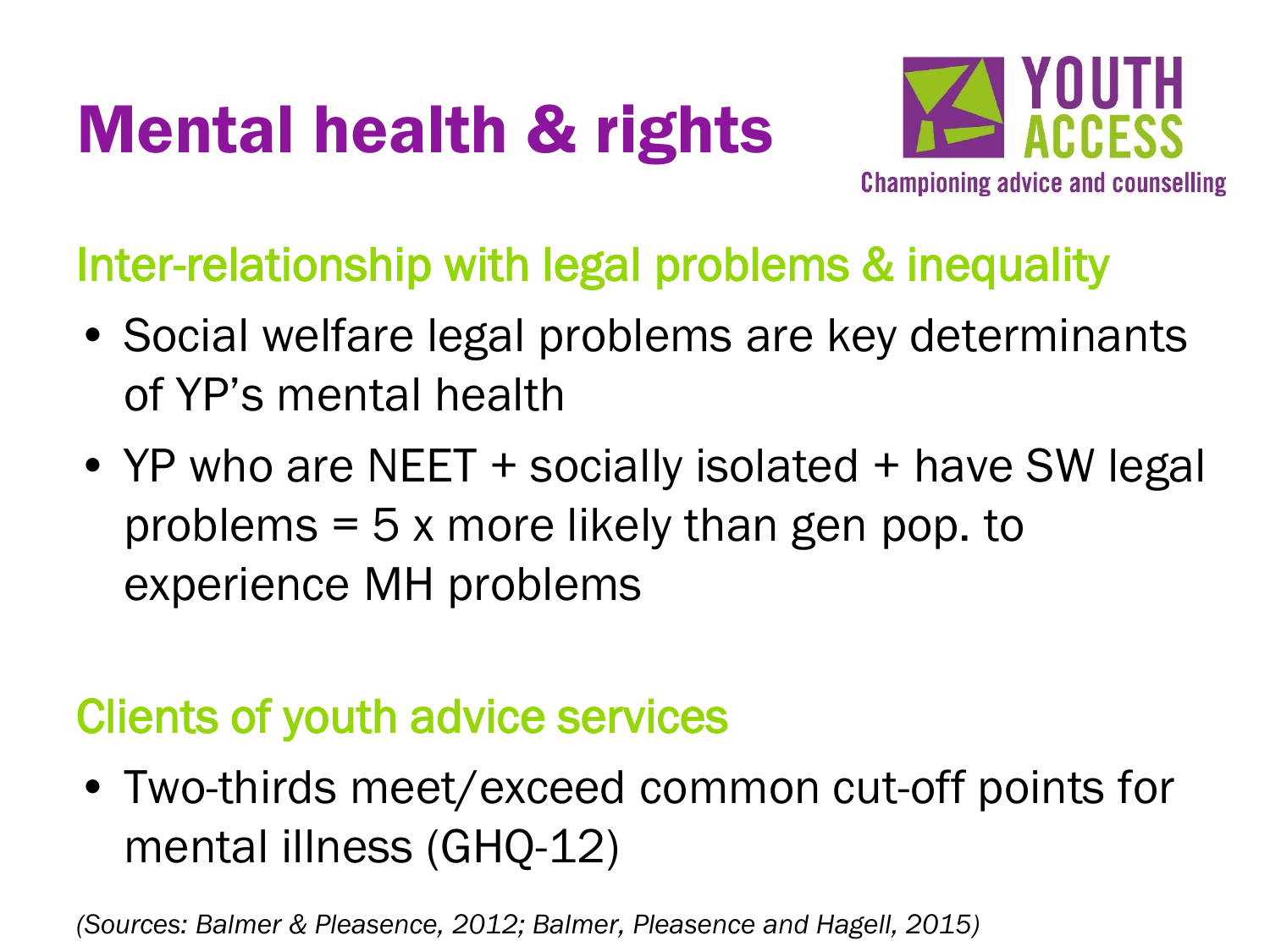## Mental health (2)



#### Impact of legal problems

- 45% of youth advice clients report adverse health impact
- 26% visit GP or counsellor as a result

#### Impact of advice

- 64% of clients report improvements in stress
- Youth advice = a cost-effective intervention on mental health grounds alone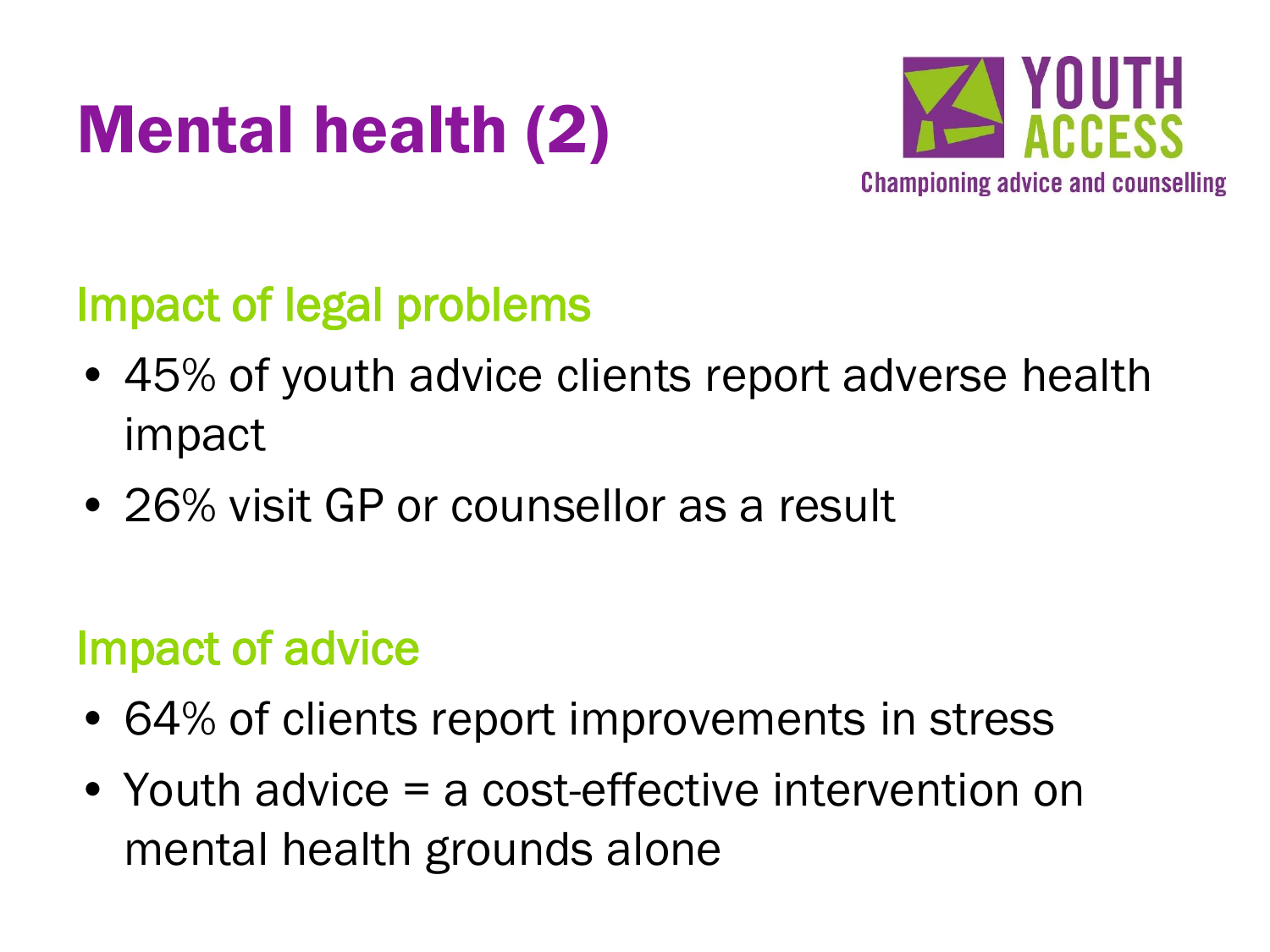## Legal aid cuts



#### The plan

MOJ originally estimated LASPO would exclude 75,000 C&YP from civil legal aid<sup>1</sup>

#### The reality

In 2014/15 just 3% of 18-24s still eligible for legal aid found their way to a lawyer<sup>2</sup>

#### *Data sources:*

*1: JustRights analysis (2012)*

*2: MOJ Legal problem and resolution survey 2014-15 (2017)*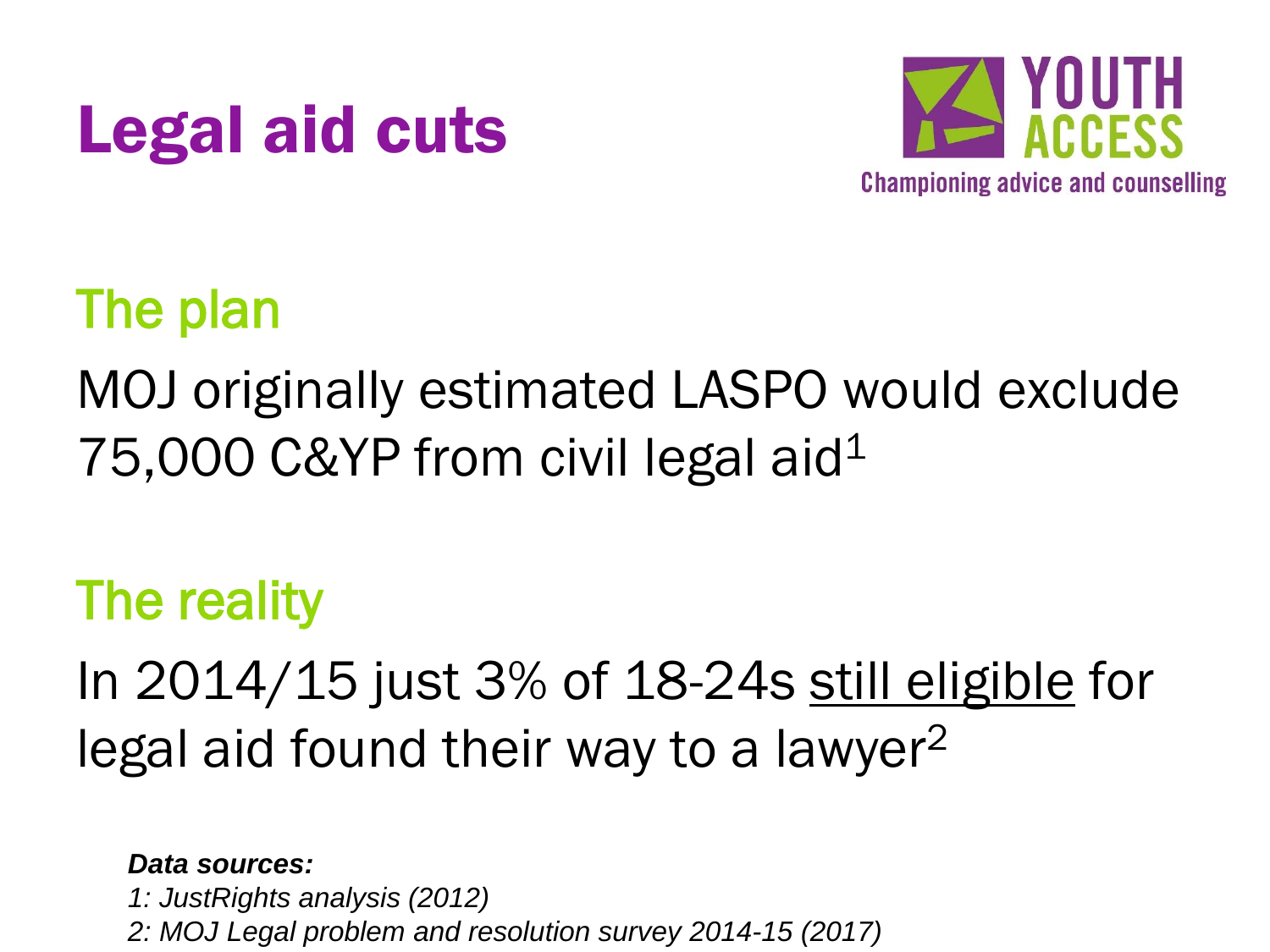## Systemic issues



• A culture in society of not respecting YP's rights

"They don't want us to know our rights. It's a lot less work for them to deal with if we don't know what to ask for."

• Disconnect between Arlind, aged 16 policy-makers/providers and young people

• Unresponsive services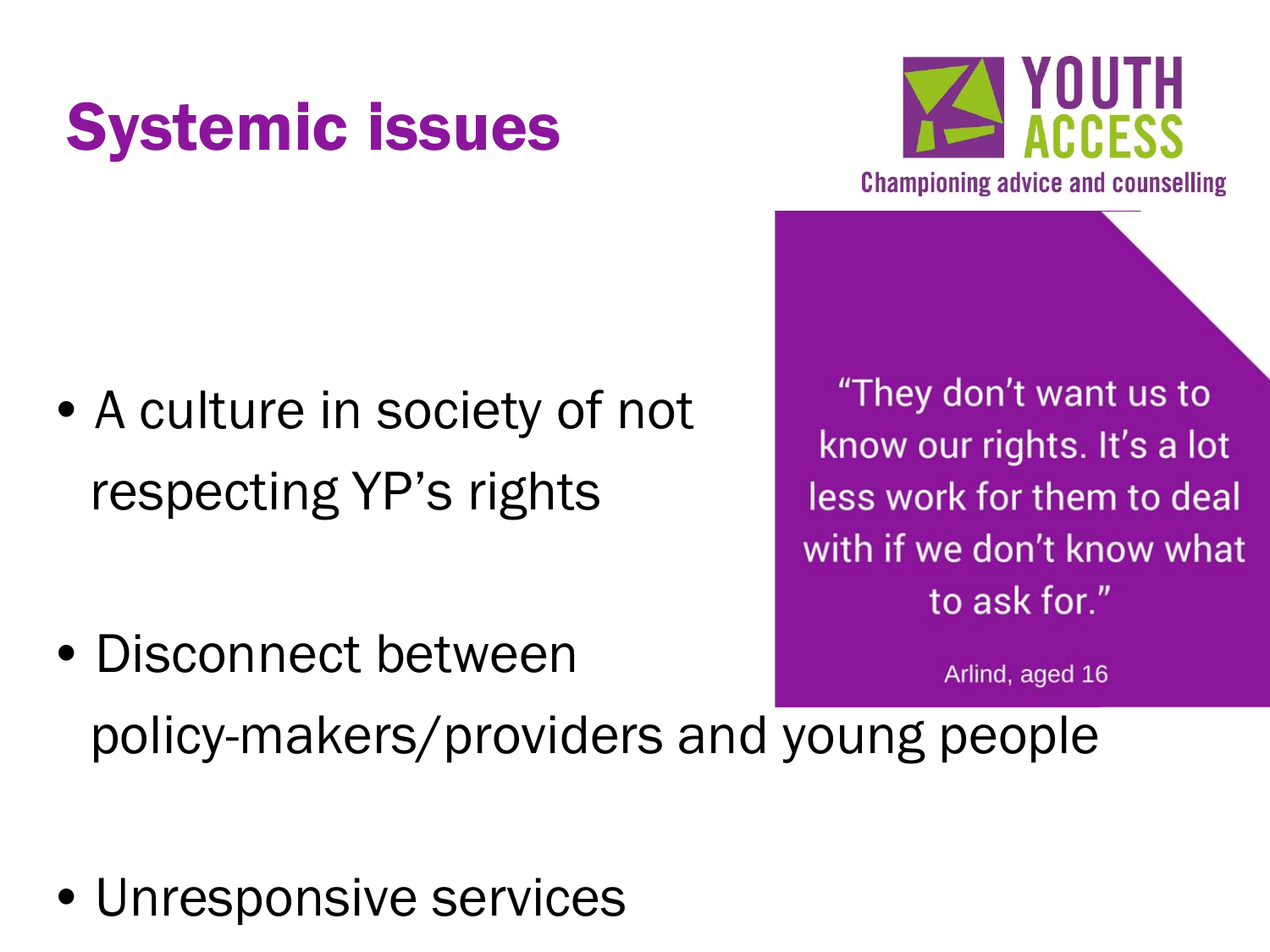#### **CHANGING ATTITUDES TO SERVICES WITH AGE** % of young people who said they would feel comfortable approaching different advice services 100%  $90%$ 80% 70% **CAB** 60% **Solicitor** 50% **Services specifica** 40% aimed at YP 30% The council 20% Jobcentre Plus 10% 0% **Under 18**  $18 - 21$ over 22

*Source: Youth Access survey, 2014*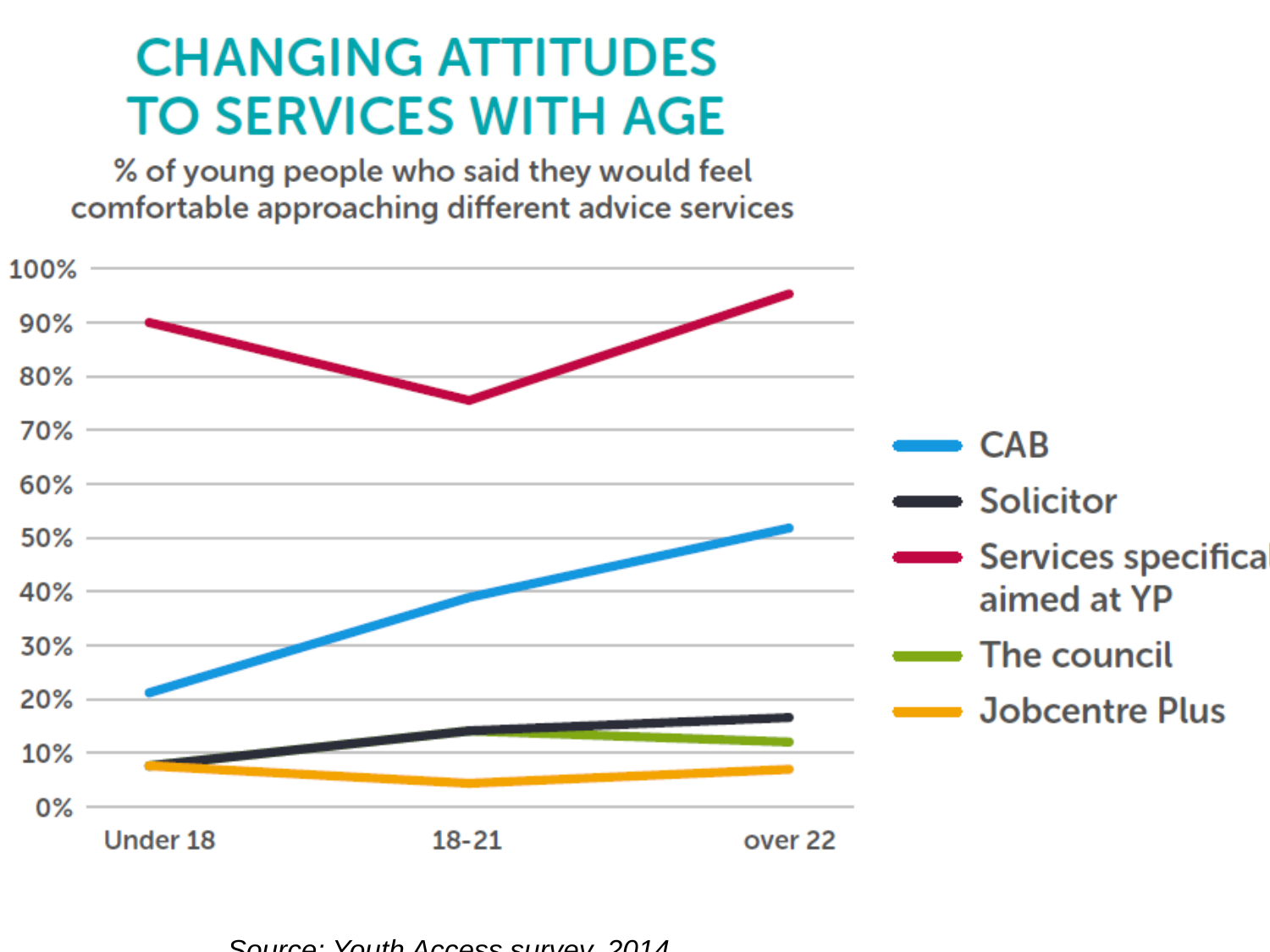# Young People's Manifesto (2015)



*"We have had enough of:*

- *Not being treated equally because of our age*
- *Our rights to housing and benefits being ignored*
- *Being taken for a ride by payday loan companies and employers*
- *Being fobbed off by stat. services who are meant to be there to protect us*
- *Cuts to the services we desperately need"*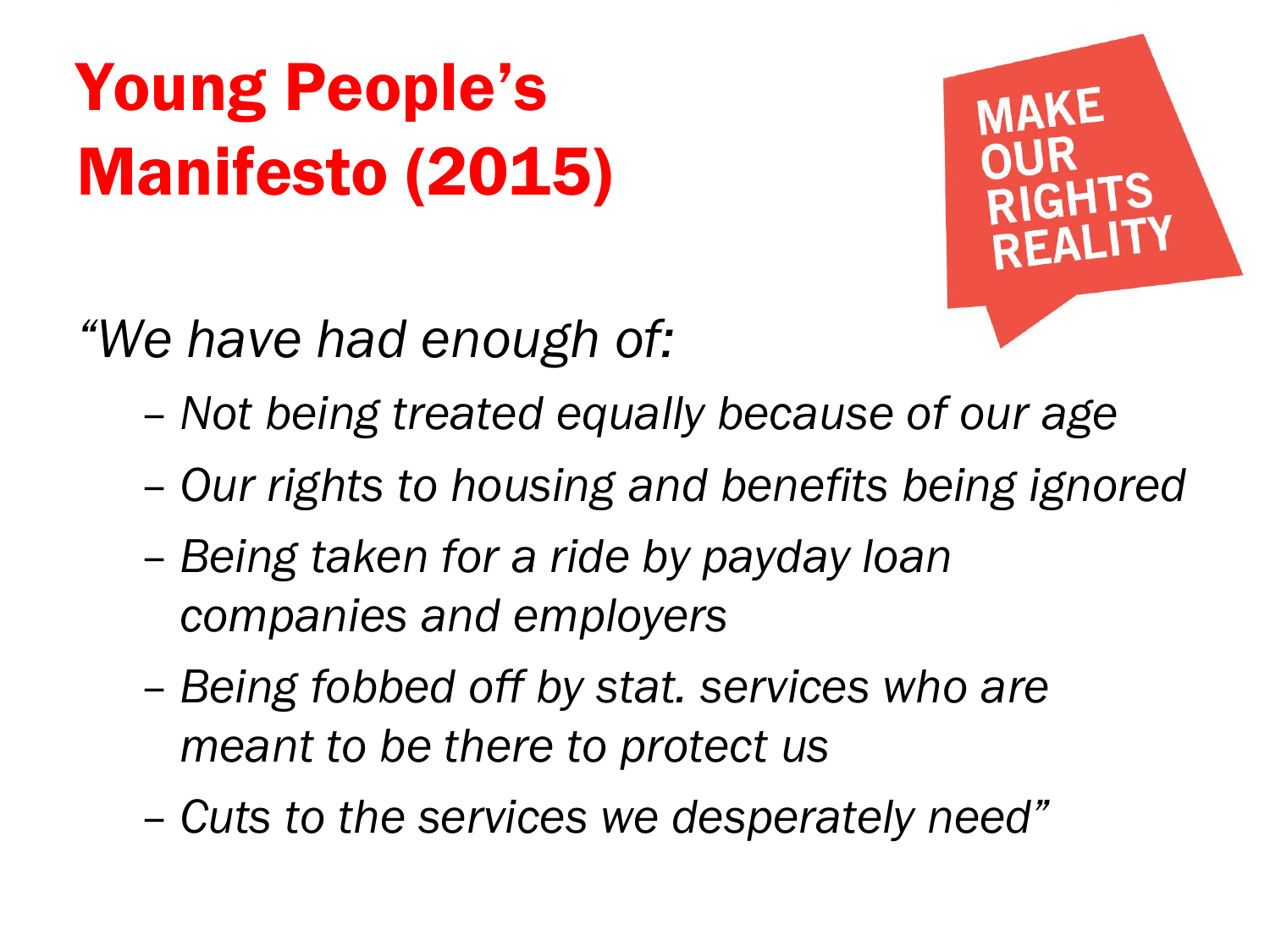## Manifesto demands

- 
- 1. Make it easier for us to get the correct information
- 2. Make independent advice services just for young people available in every local area
- 3. Give us free access to solicitors who specialise in working with young people
- 4. Make CABs young person-friendly
- 5. Tailor services to meet our individual needs
- 6. Put our interests first above those of the system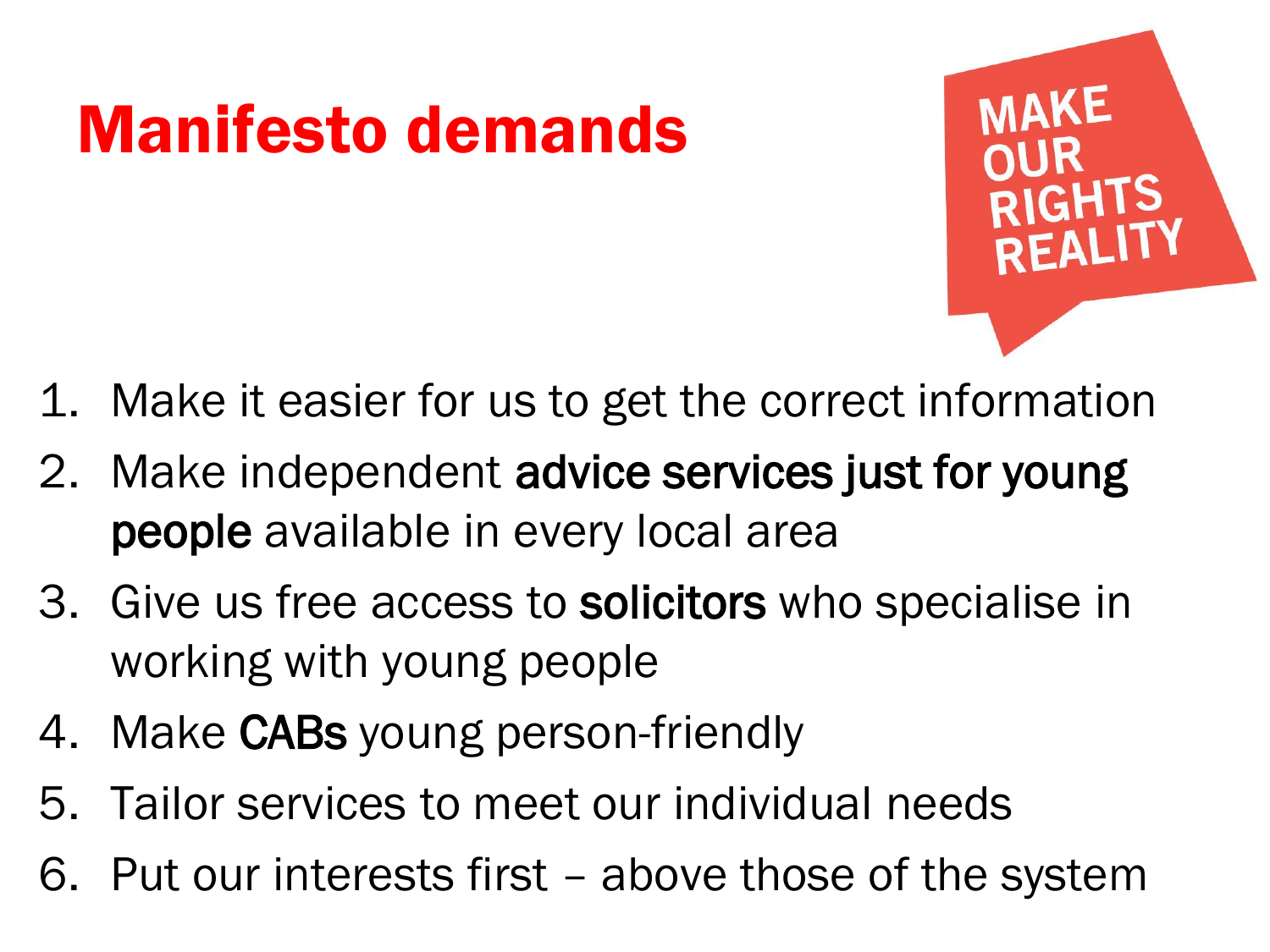# What is MORR hoping to achieve?



#### AIM 1:

A community of young people empowered to use their rights as a force for positive change

#### AIM 2:

A society and system that is increasing its respect for young people and their rights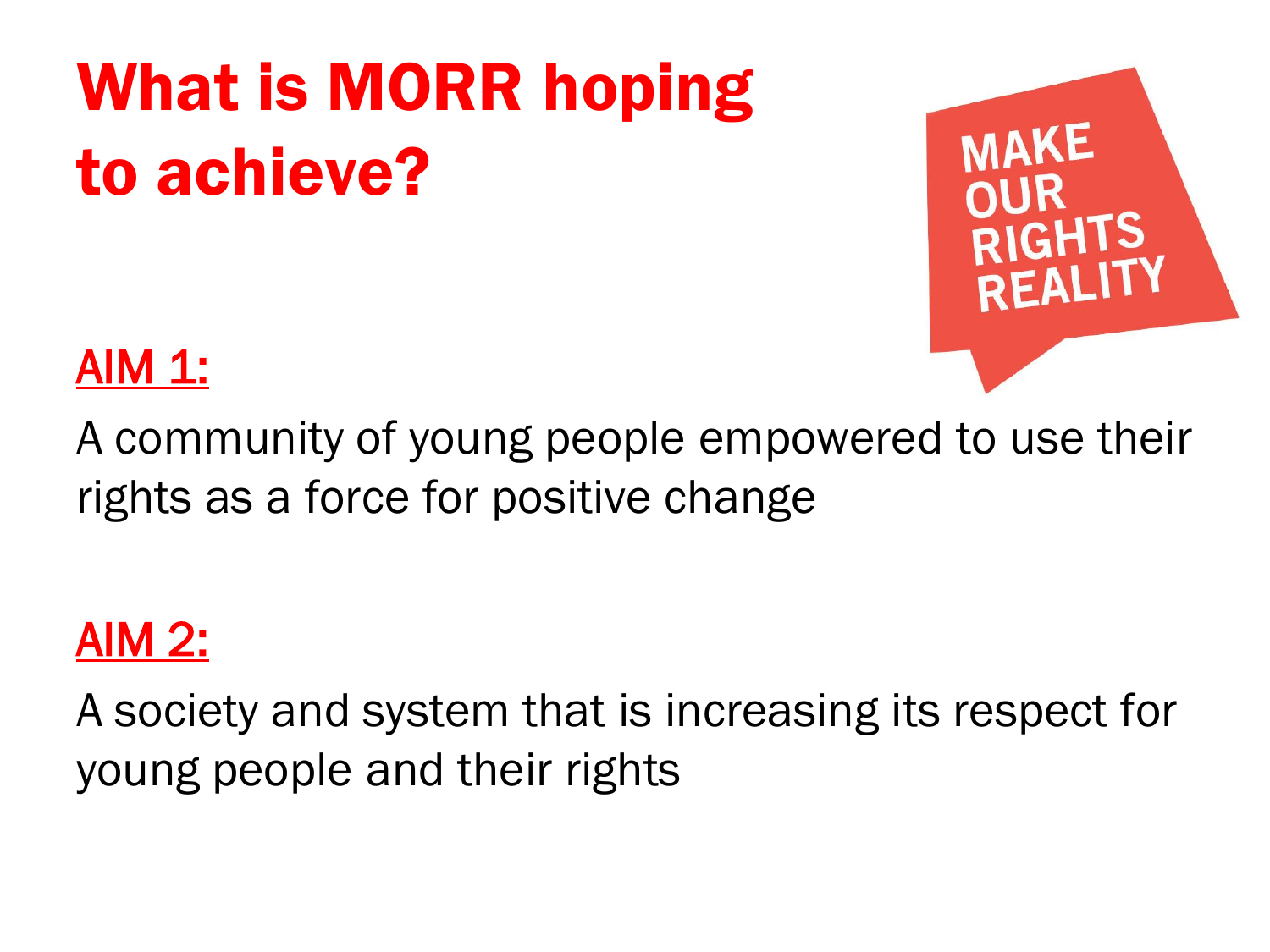#### Vision



All young people are supported to exercise their rights and responsibilities as a vital part of their active engagement in a democratic society

The youth rights movement starts here…..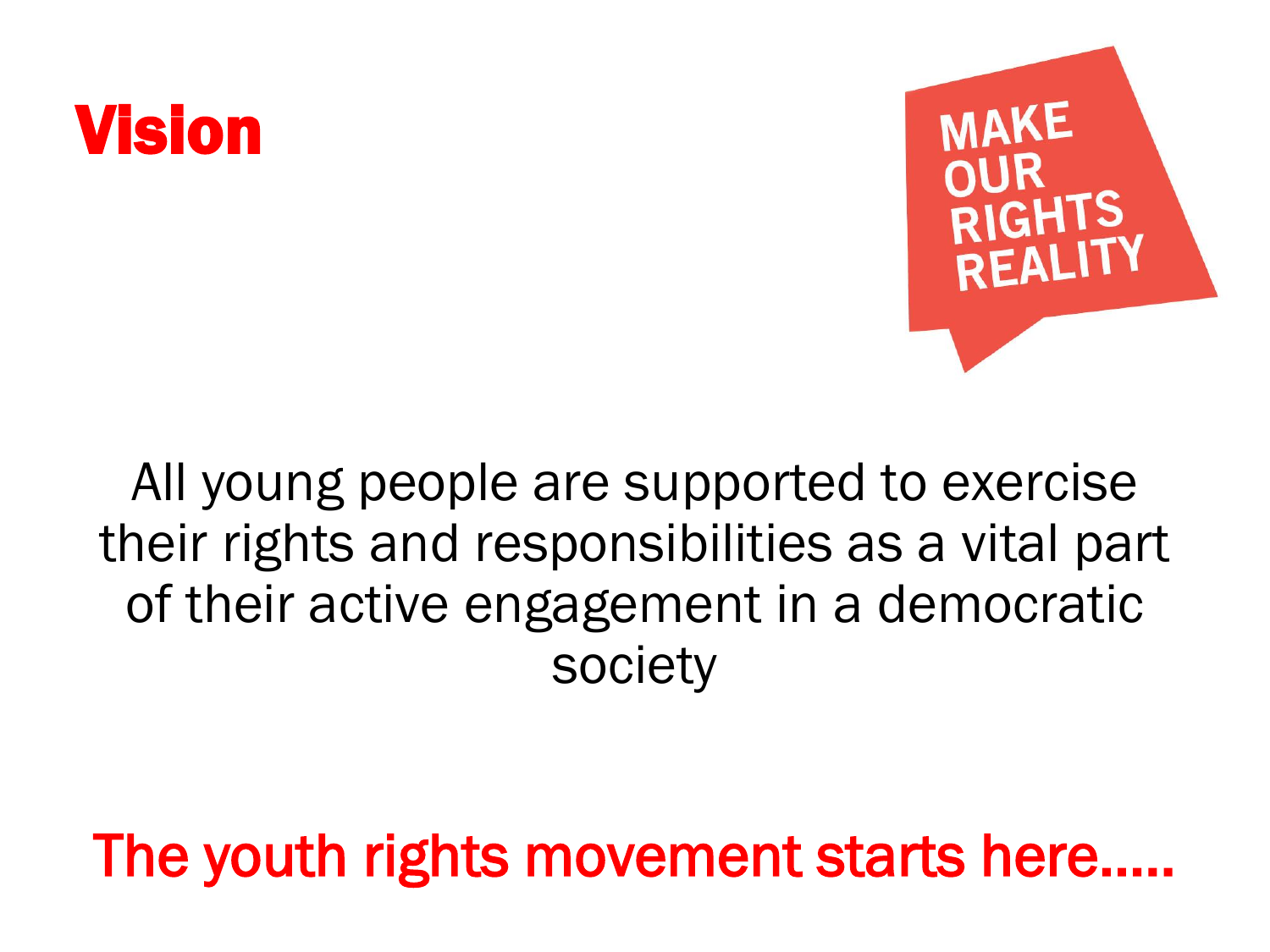

#### "A generation of young people who understand their rights and responsibilities is a generation who are empowered to hold services to account and create social change"

Grace Jeremy, disability and mental health campaigner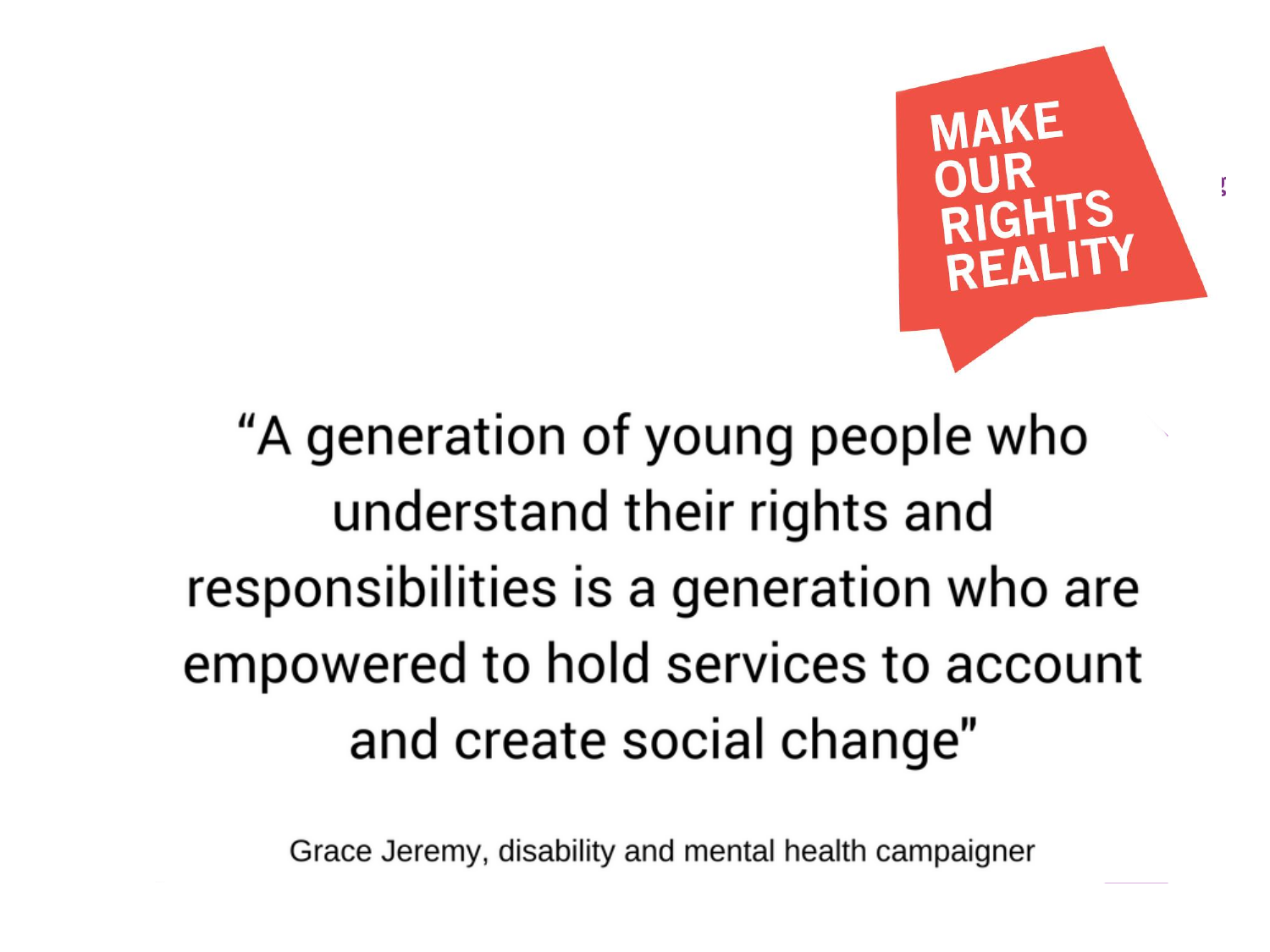



## An innovative, integrated approach to Public Legal Education + Youth Social Action

focussed on disadvantaged 15-25 yr-olds in community settings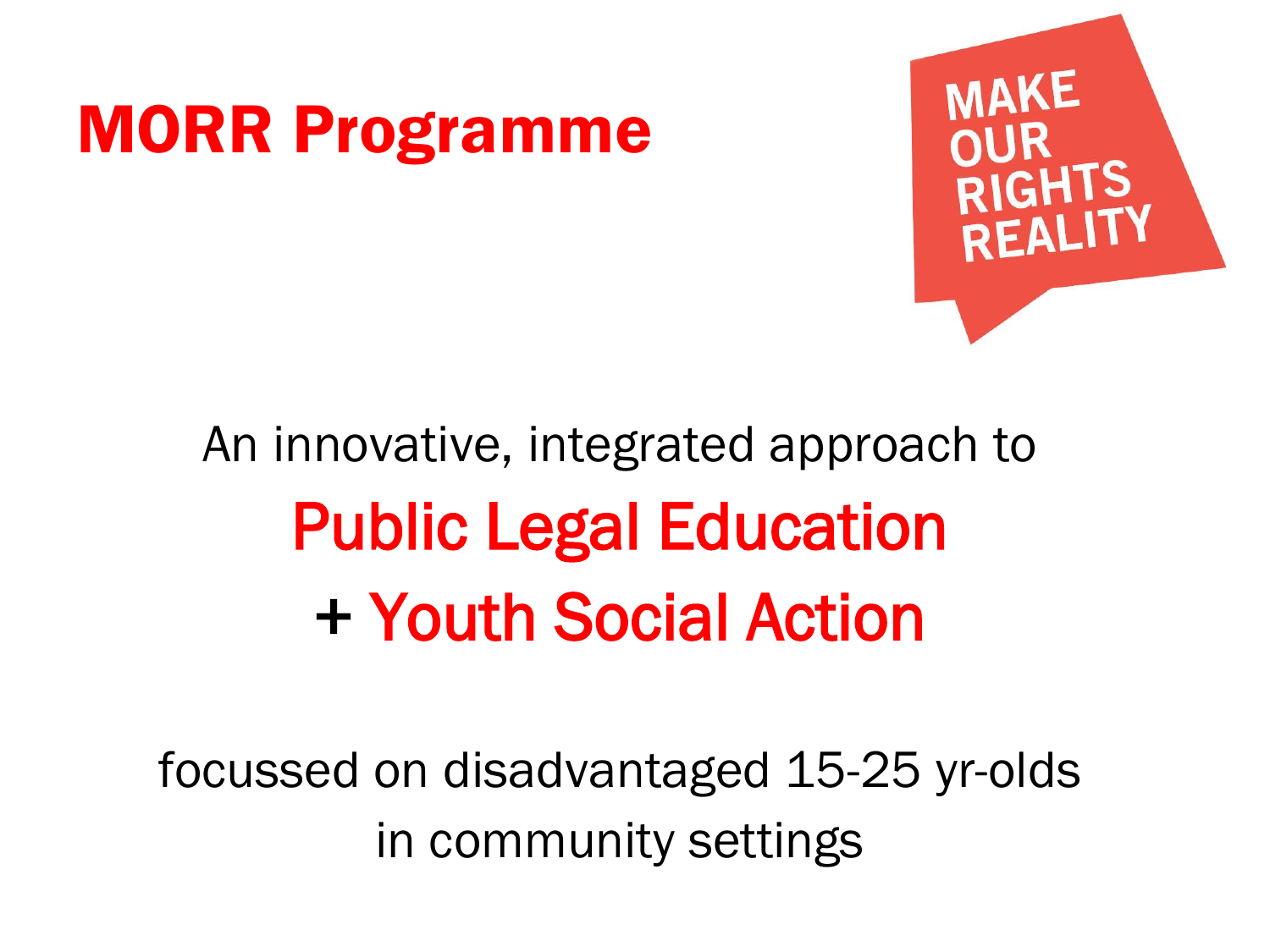# RIGHTS!

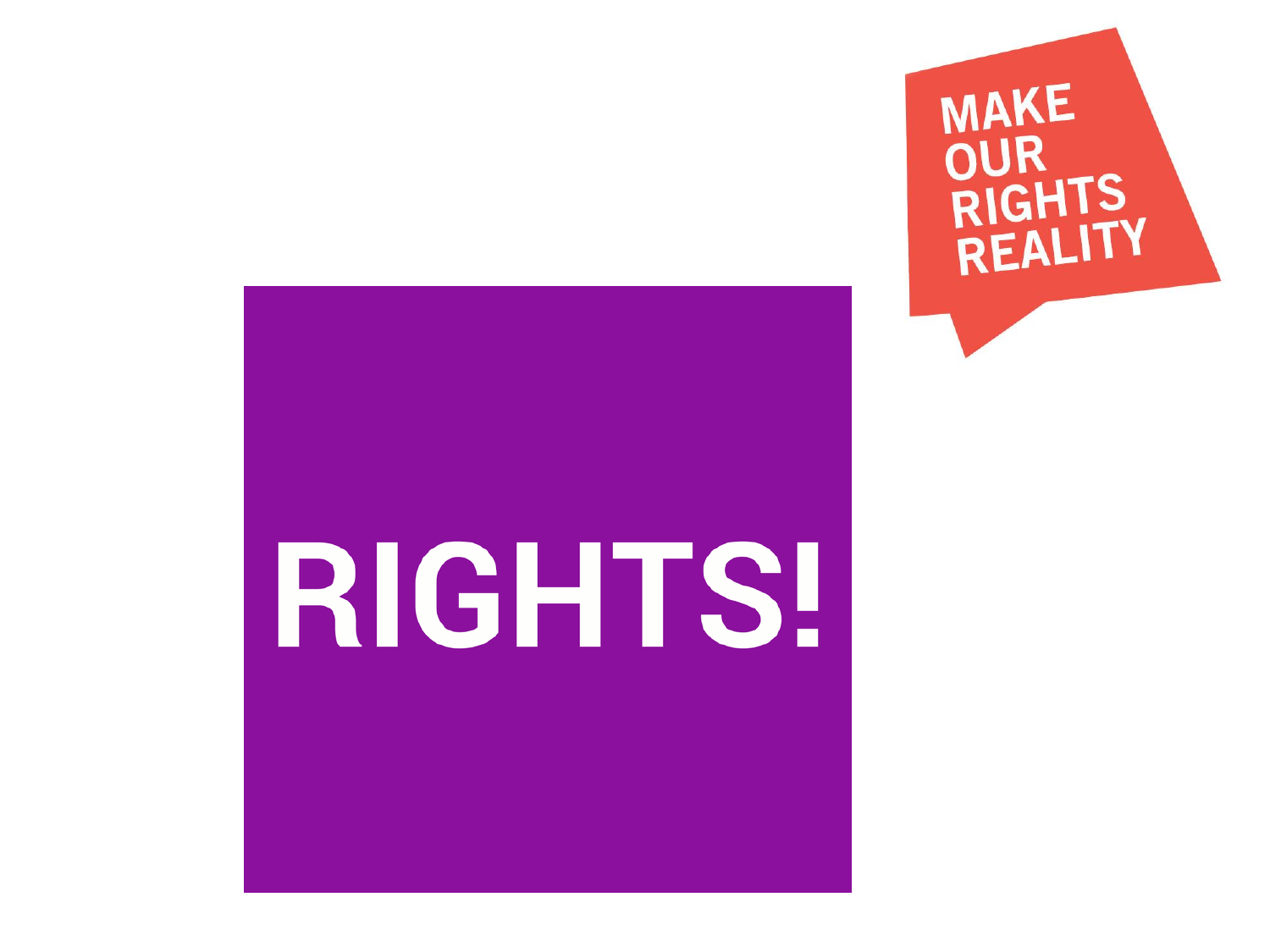## MORR's model

RIGHTS - core PLE programme



ACTION - local rights-focussed social action projects =

**MAKE** 

**GHTS** 

#### **CHANGE**

- YP empowered to engage in civic society as informed, responsible citizens
- Public services more responsive to YP's needs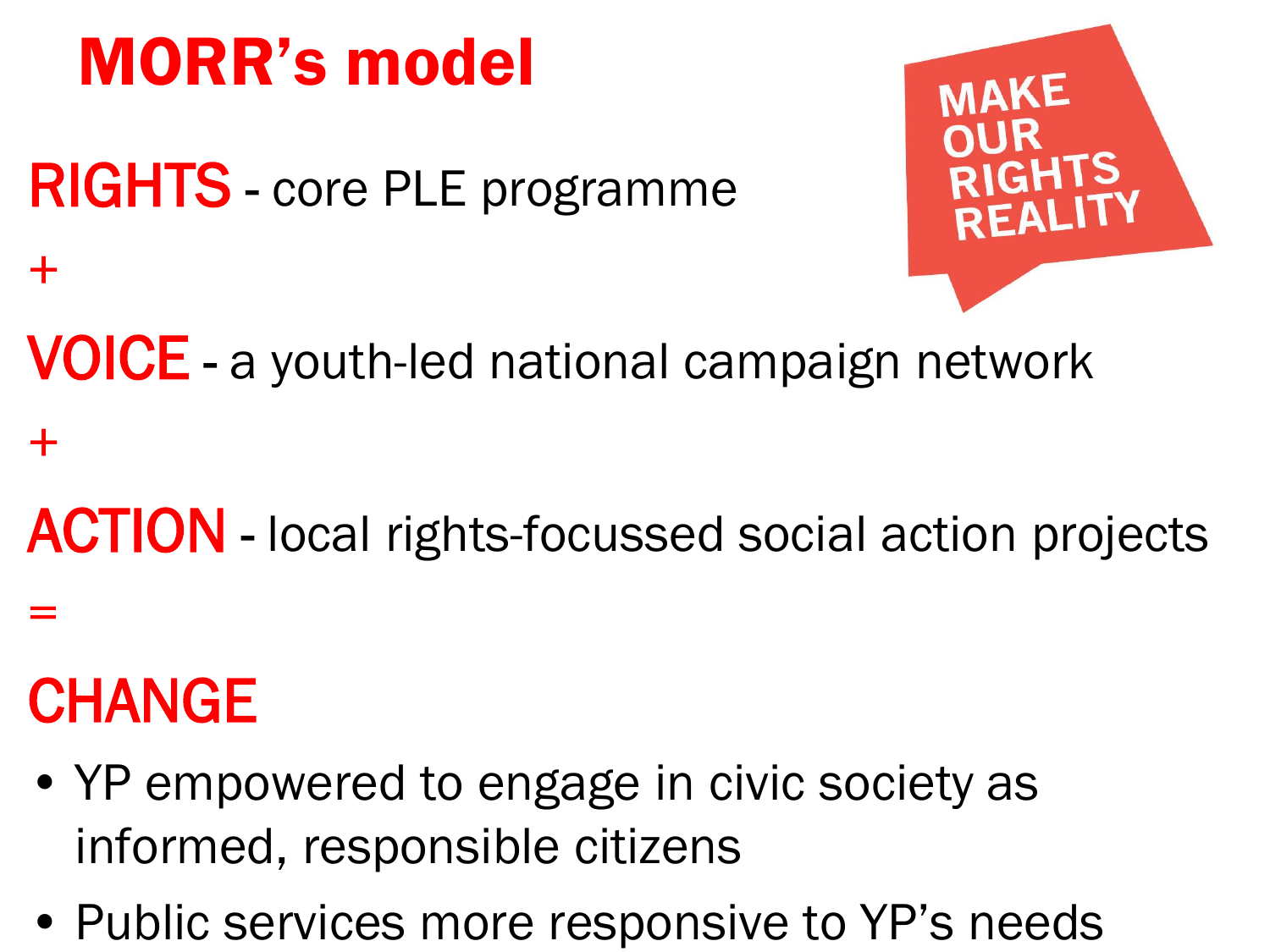# Early impact – independent evaluation findings

**IGHTS** 

*"The programme had increased young people's problem-solving skills by empowering them with the knowledge, skills and confidence to handle challenging situations more effectively"*

Significant improvements (using standardised measures, pre-post) in YP's:

- Wellbeing (WEMWBS)
- Empowerment (Youth Empowerment Scale)
- Self-efficacy (General Self-efficacy Scale)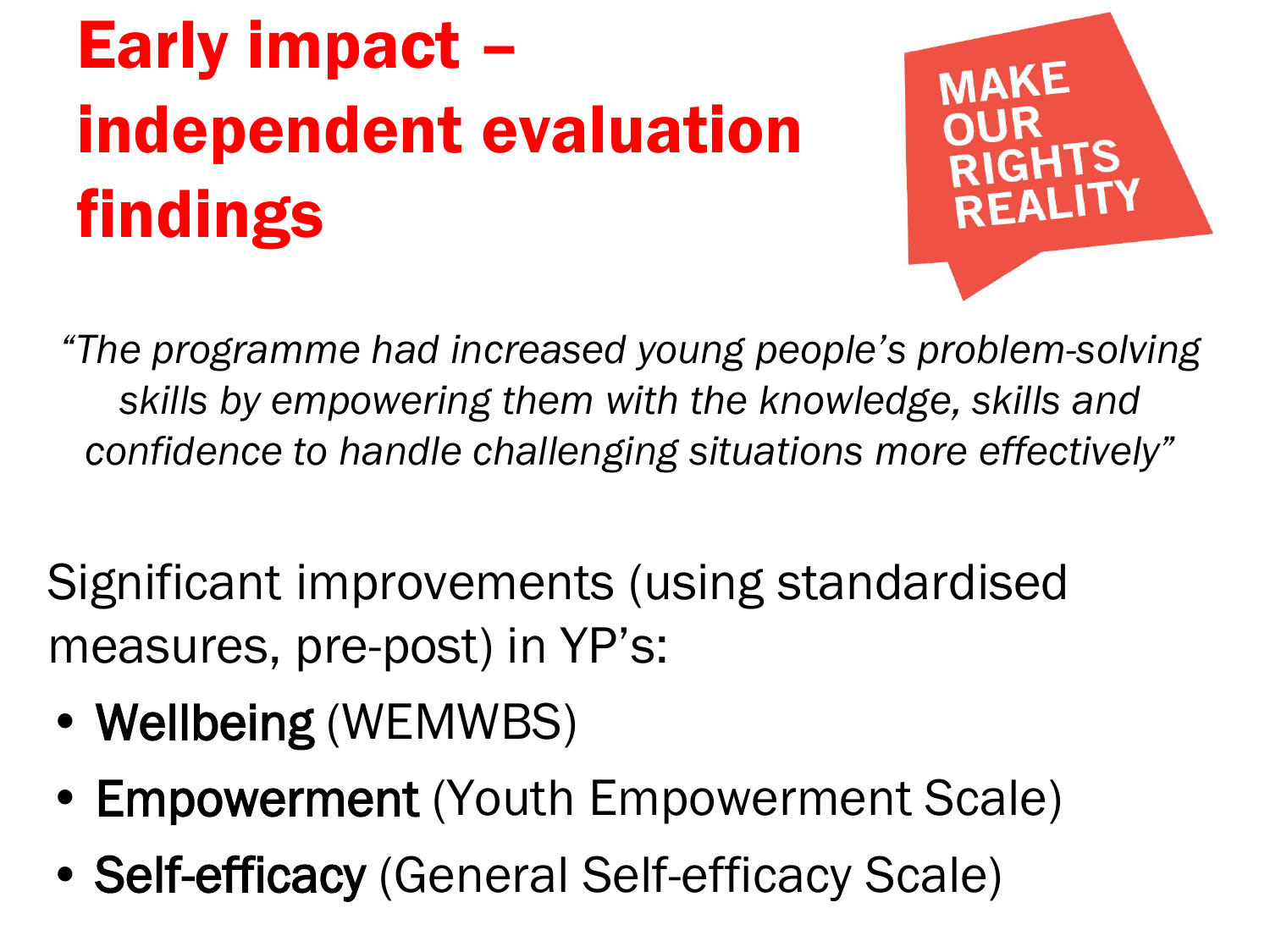

*"A good few police officers I've either bit their nose or I've head-butted them in the past because I've not known how to handle situations. Now I know how to handle the situations, I know not to head-butt a police officer or try and bite his nose. Instead, record, write down, ask for a receipt."*  (Young person participating in PLE course)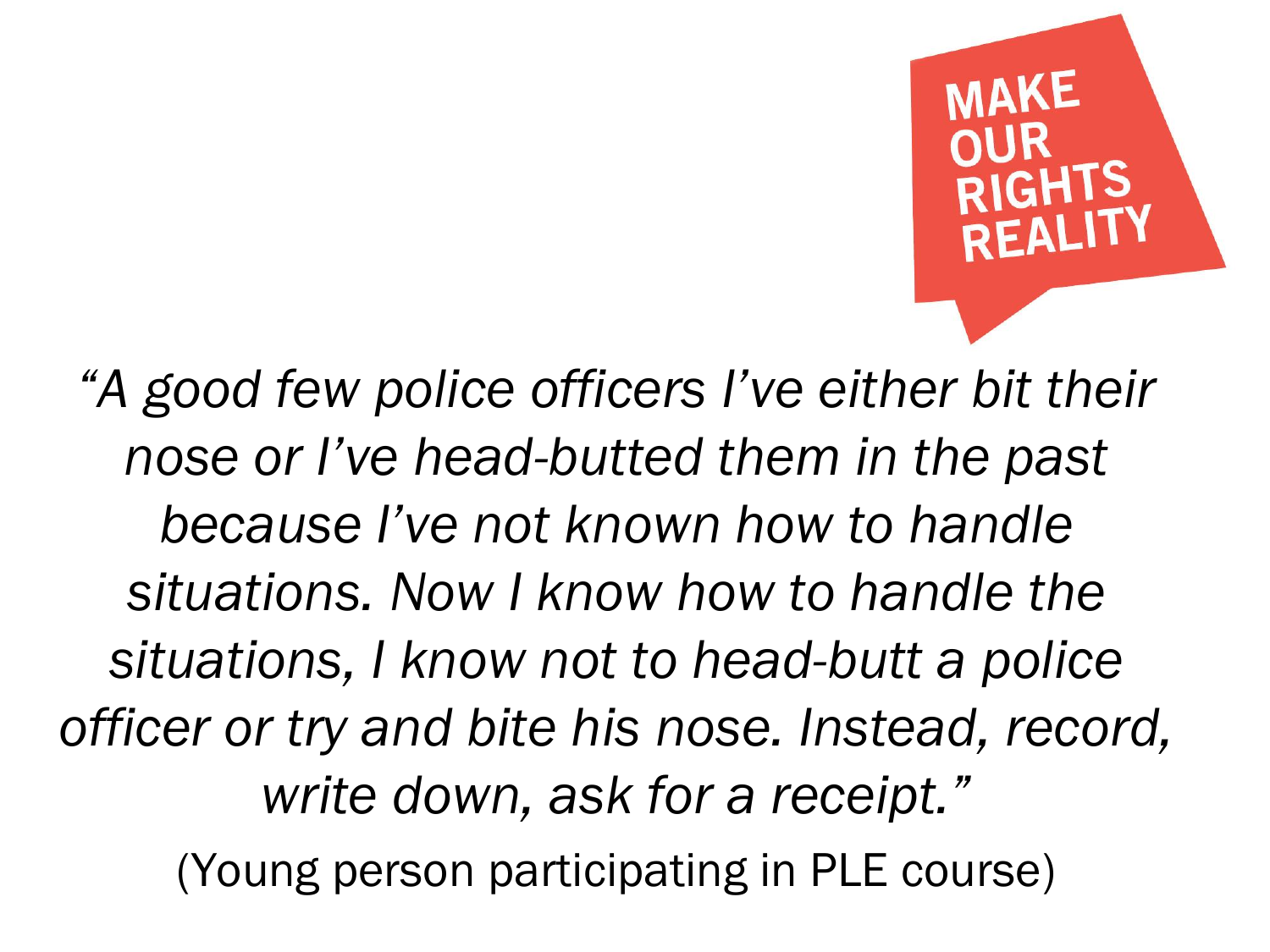

*"It's very hard in this crazy maze of a head, I have to find like you know where the confidence comes from, the motivation and such, and the self-belief as well…. Some of this isn't right, some of this needs to change, and I now wanna change myself, I wanna better myself….It's actually provided me a route through that maze"* (Young person participating in PLE course)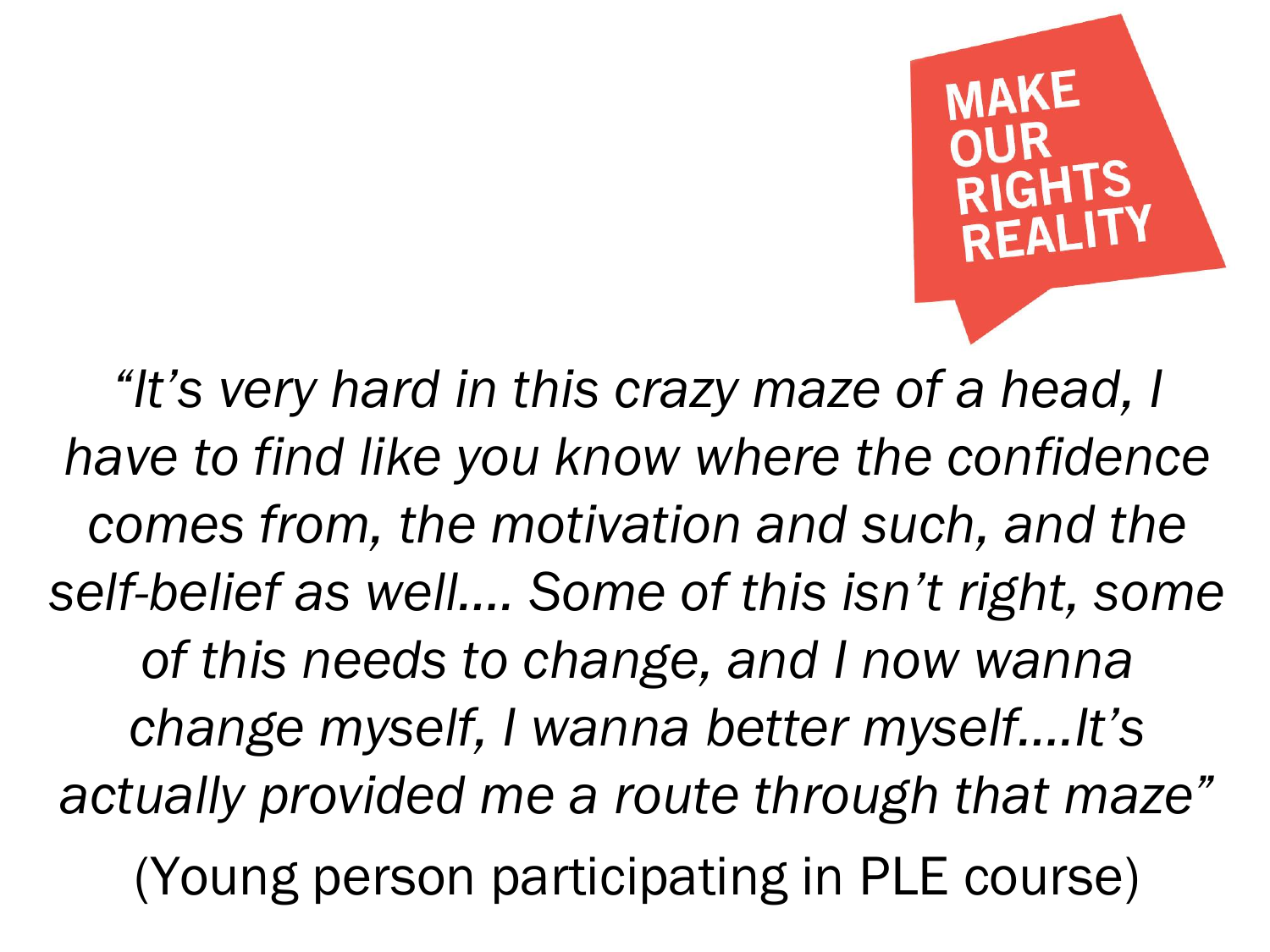



**The first flagship national campaign of the Make Our Rights Reality programme**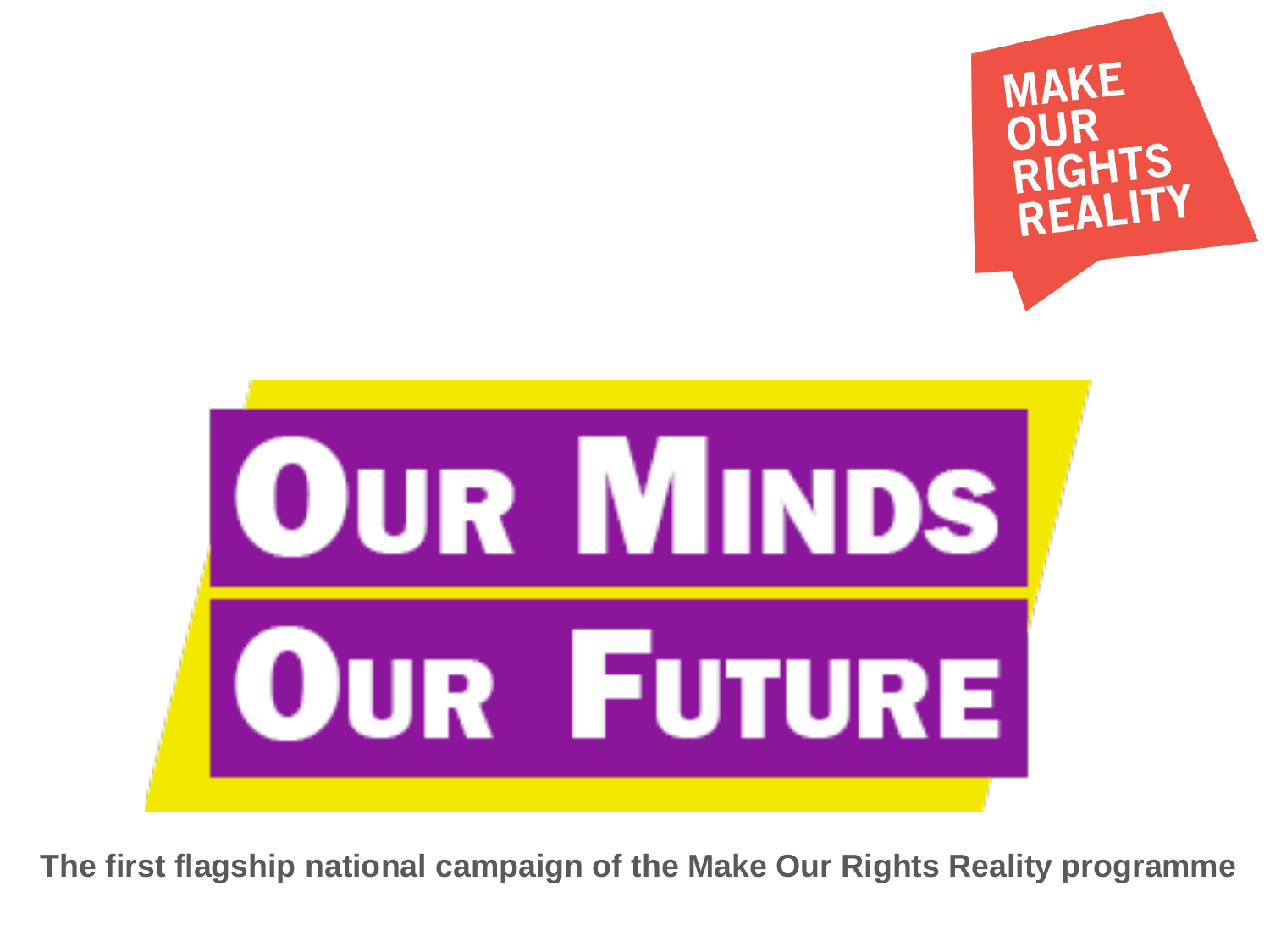# **Why?**



- YP are fed up of being ignored, downtrodden and discriminated against
- Mental health system is a prime example

I have sleepless nights': the looming<br>I have sleepless nights': the looming Thave sleepless nights': the looning rent

GPs telling children to exaggerate mental health symptoms if they want **NHS** treatment

Mental health plans 'failing a generation',<br>say MPs

Some children reach brink of suicide before getting help with mental health, charity warns

An alarming rise in mental-health<br>sectioning in Britain sectioning in Britain

NHS patients with severe mental illness waiting up to two years for treatment, report finds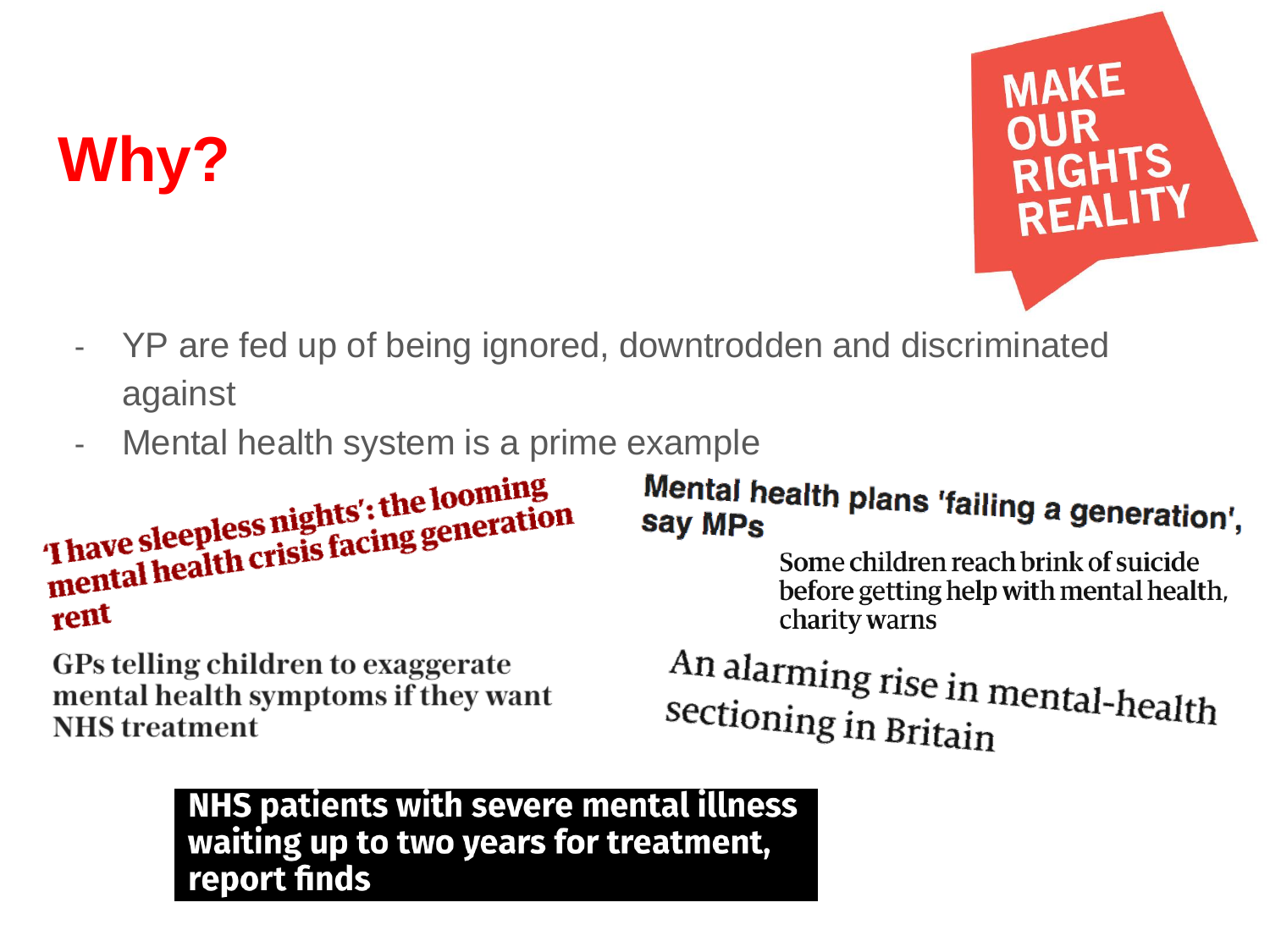

#### **A perfect storm**

Social & economic struggles, strained/poor quality services Fed up; Disappointed; Desperate

+

Digital generation, anti-stigma campaigns, media coverage Outspoken; Connected; Expert

Frustrated; Ready for change; Ready for action

=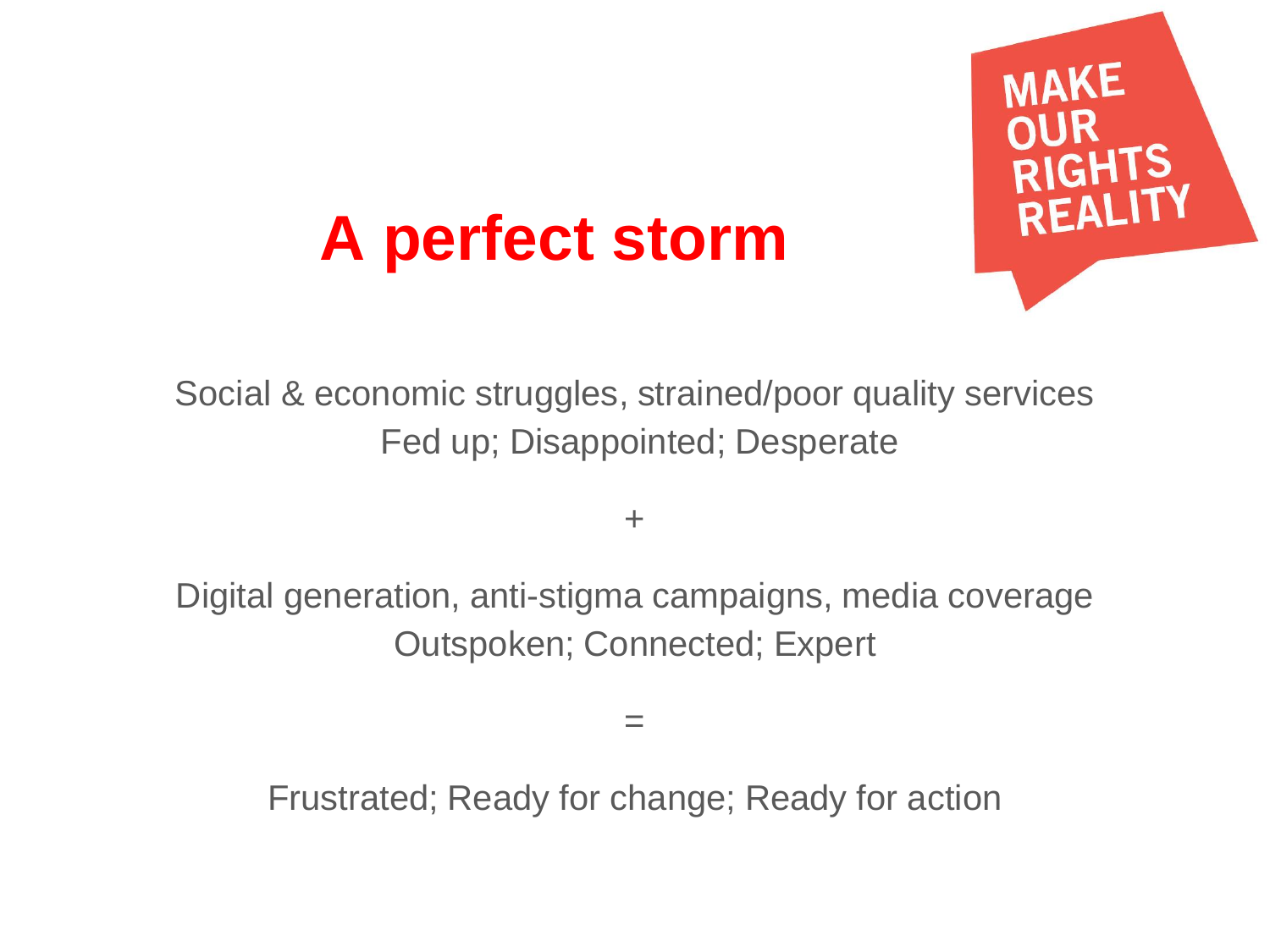#### **Our Minds, Our Future, Our Say**

- Young people have had enough of being told they can't get the support or services they need

**GHTS** 

- They are tired of being spoon-fed solutions that don't work by doctors, politicians, celebrities, elders
- They are experts by experience
- They deserve a seat at the table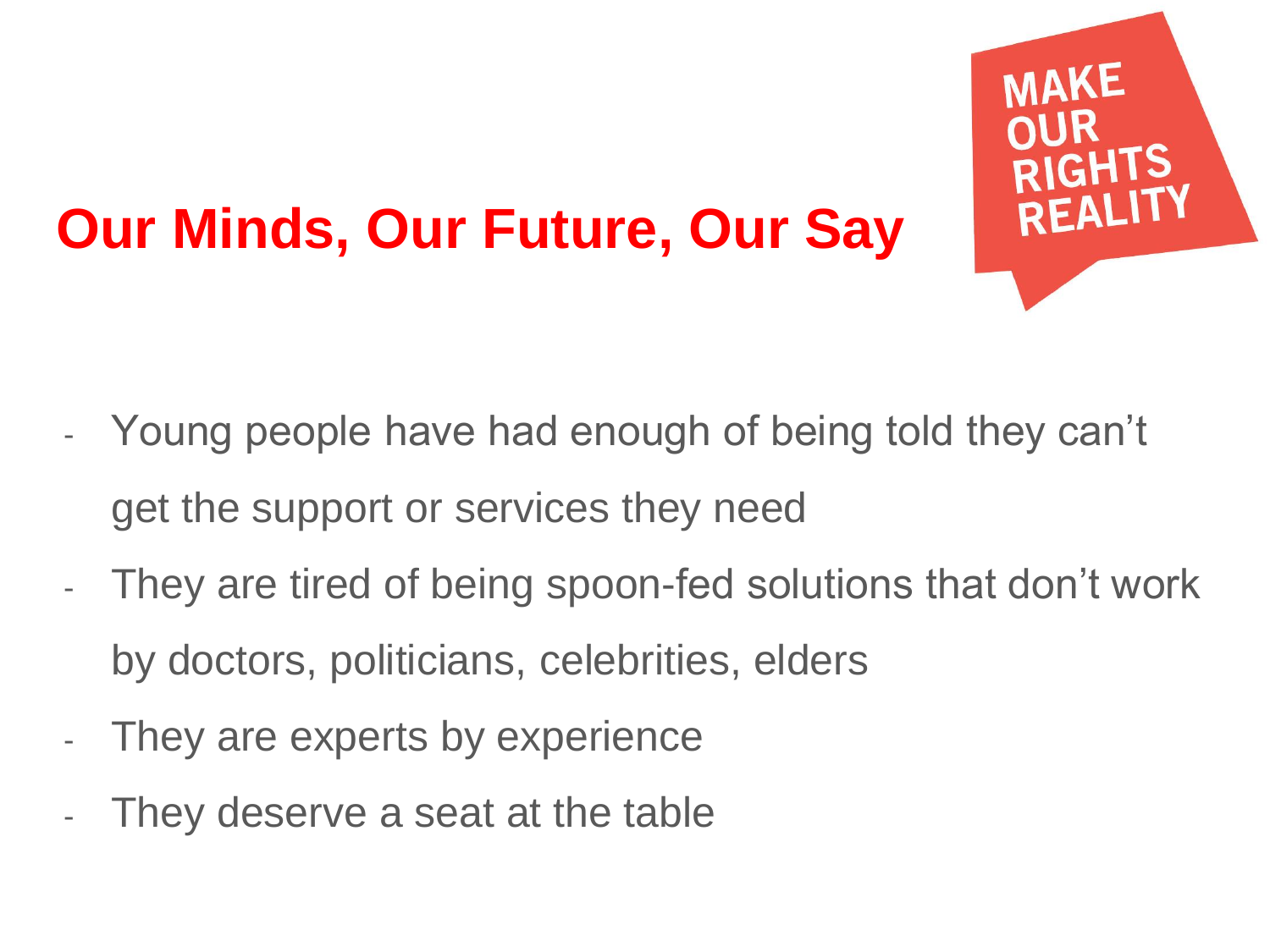

#### **Knowledge is Power**

If young people know their rights, and how to stand up for them, they'll be more able to win social change

- MORR's RIGHTS training instills key knowledge
- The campaign gives an application
- The network embeds the power & builds a movement

We can build a generation of young people who are equipped to fight for their rights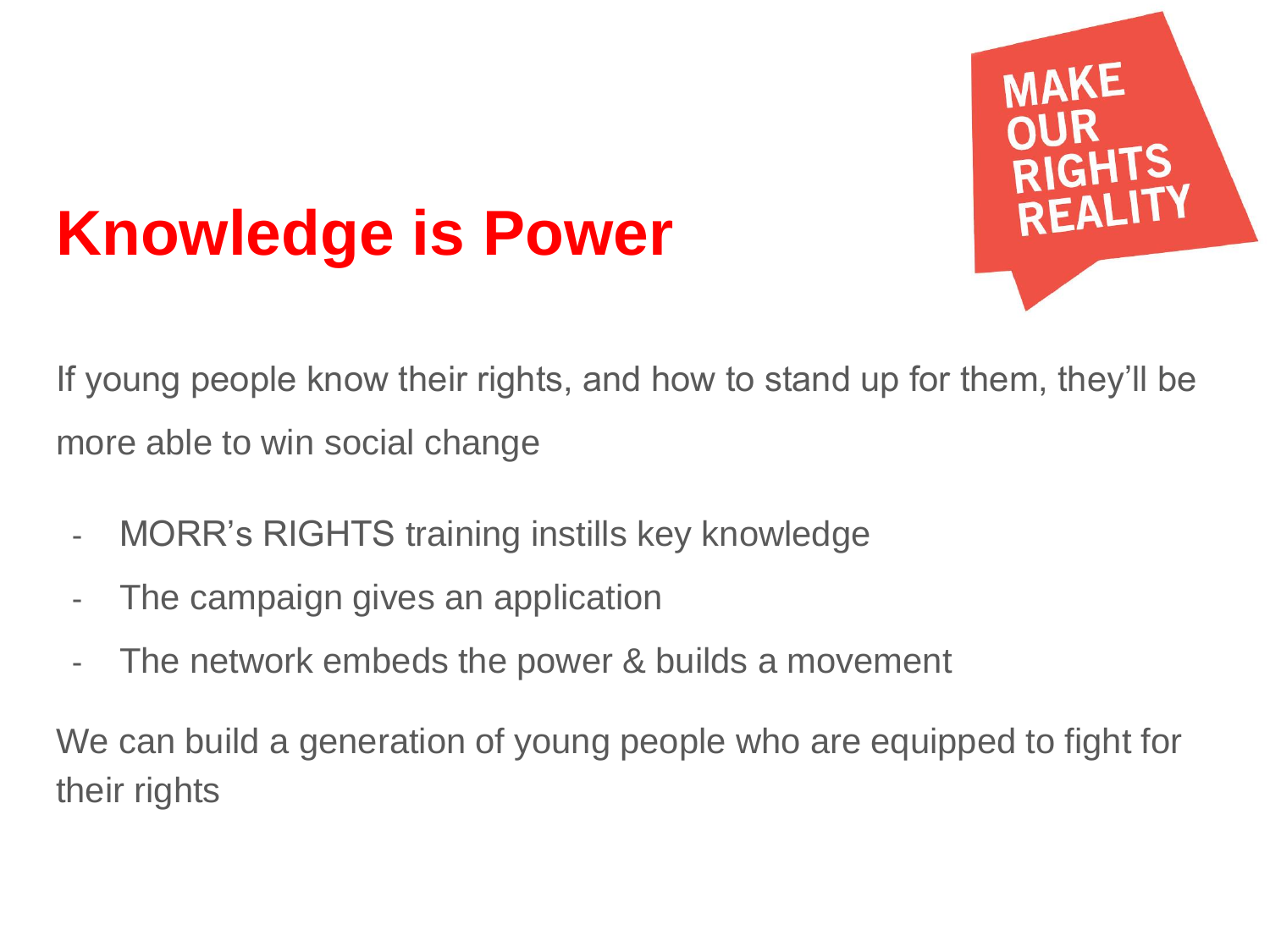

## **The Logistics**

#### **The team:**

A steering group of 10 young people from all over the country who meet regularly to shape the campaign strategy and direction

#### **The demands:**

YP need a seat at table with decision makers, to ensure:

- Access to services in their community, when they need them
- Proper funding
- Smooth transitions between child and adult services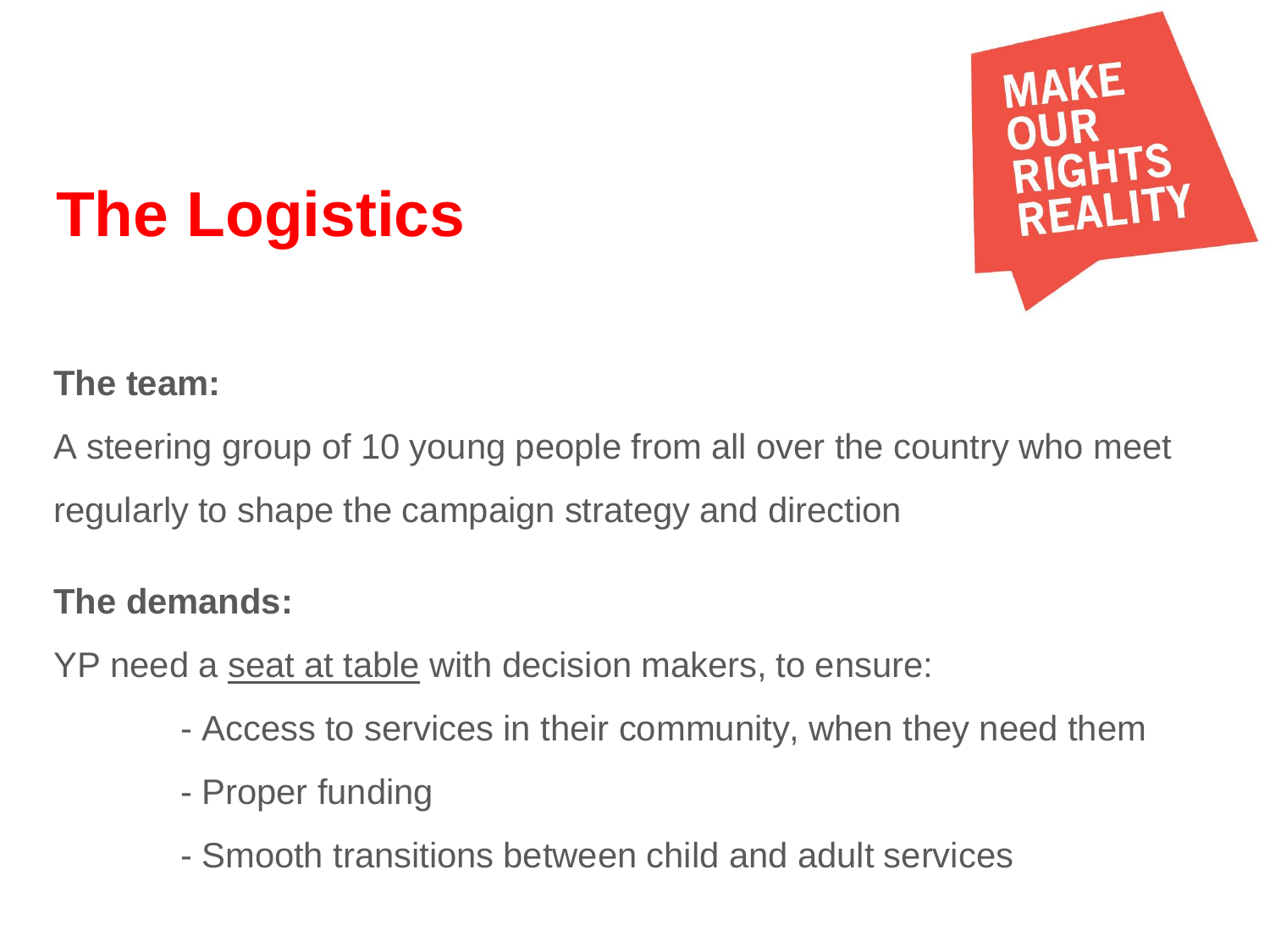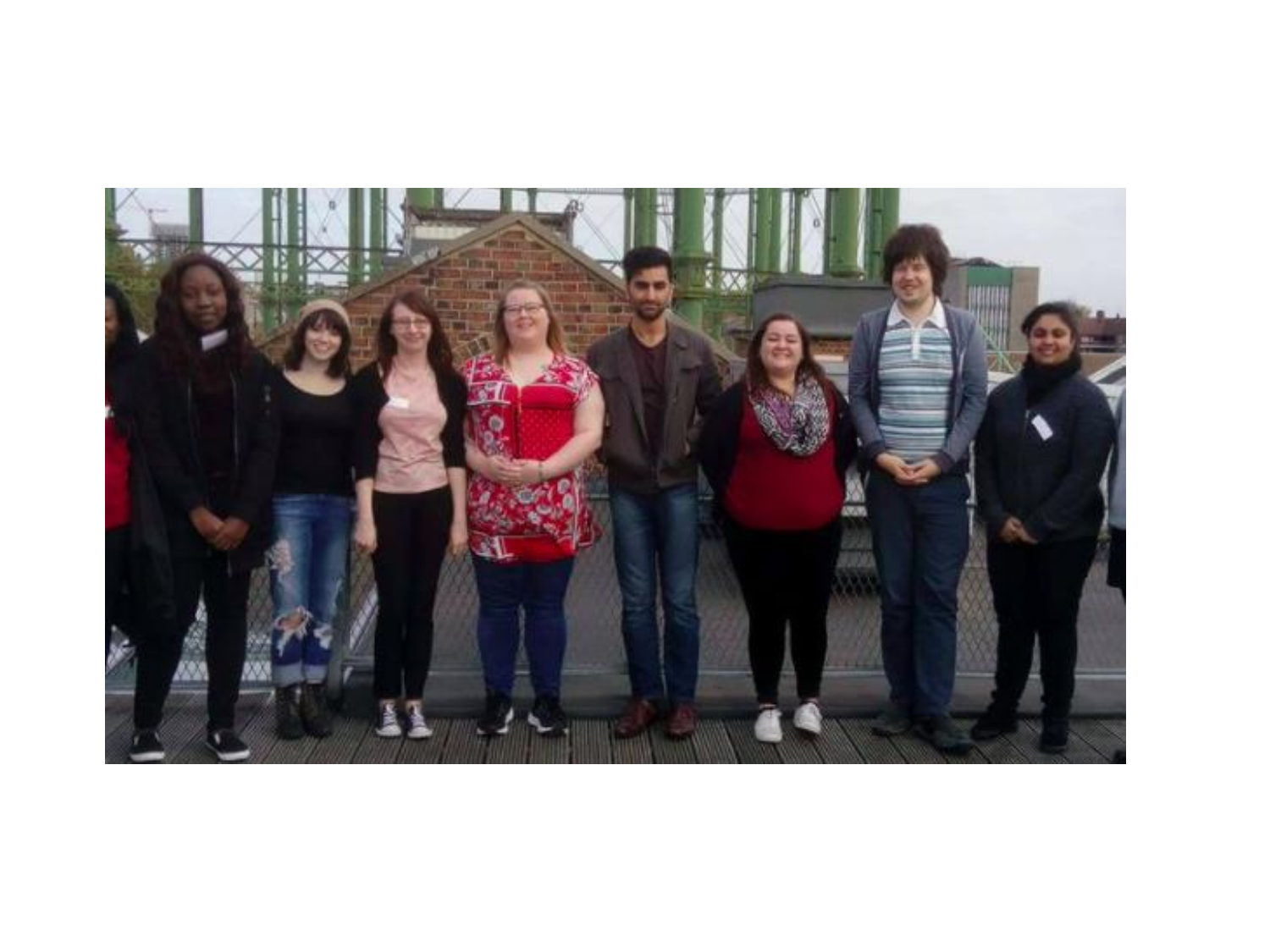## **The method**

Aim is to build a national movement with local targets (Councils & CCGs)

- Local "Rights Advocates" trained in areas all over the country to lead campaign
- Distributed organising / Big **Organising** 
	- Use of digital tools for remote organising/network building/training
	- Safeguarding questions



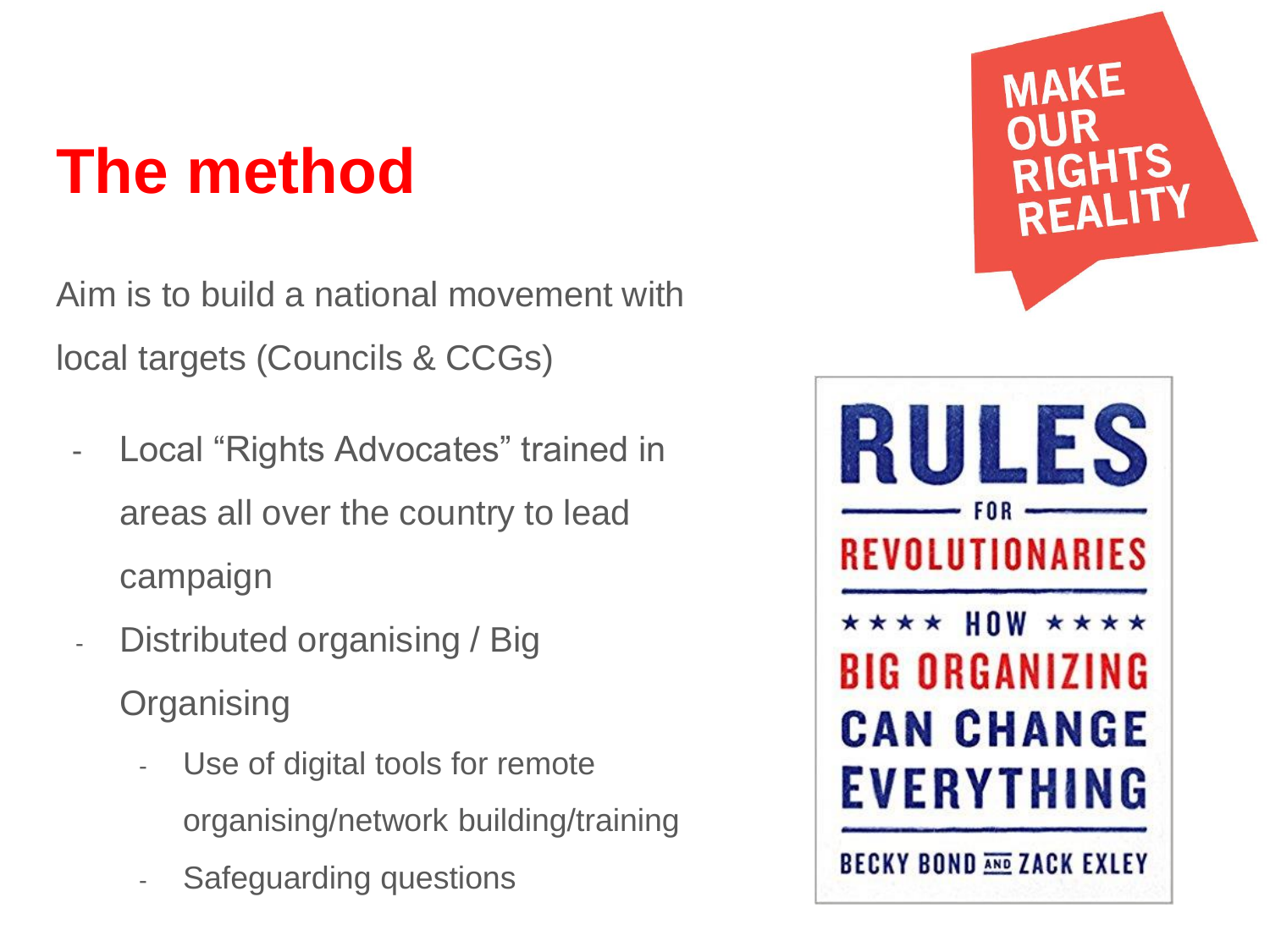

#### **What now?**

- First round of training
- Ongoing support, training, network building
- Think fundraising for local projects & ongoing campaign
- Cross our fingers!
- Round 2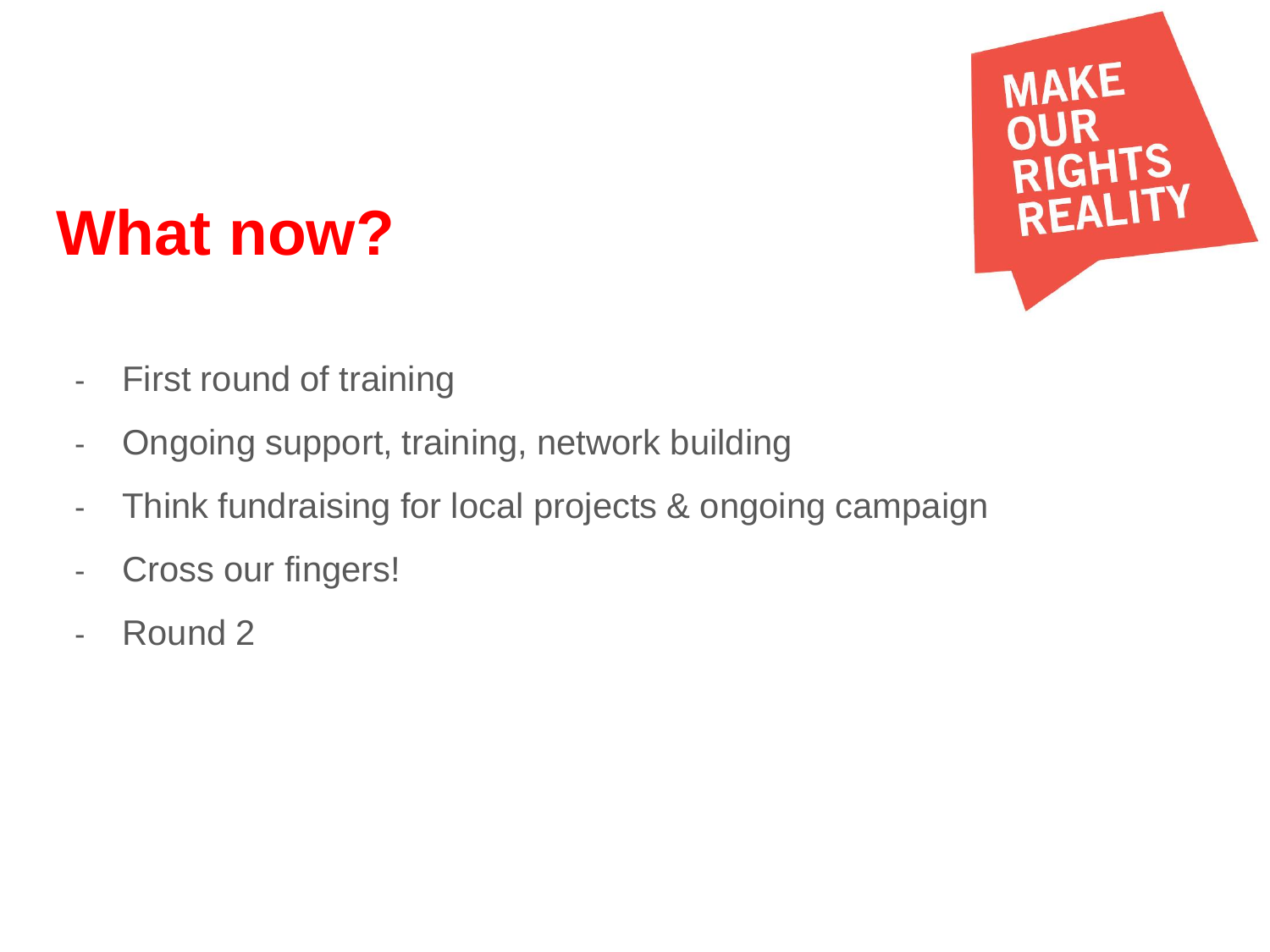

#### **Help us!**

#### **Share and spread the word**

- Follow & Share: Make Our Rights Realty, @MORR\_RIGHTS

- Invite young people to sign up for the next cohort

#### **Help us out**

- Could you support with producing resources and training?
- Could you train some Rights Advocates?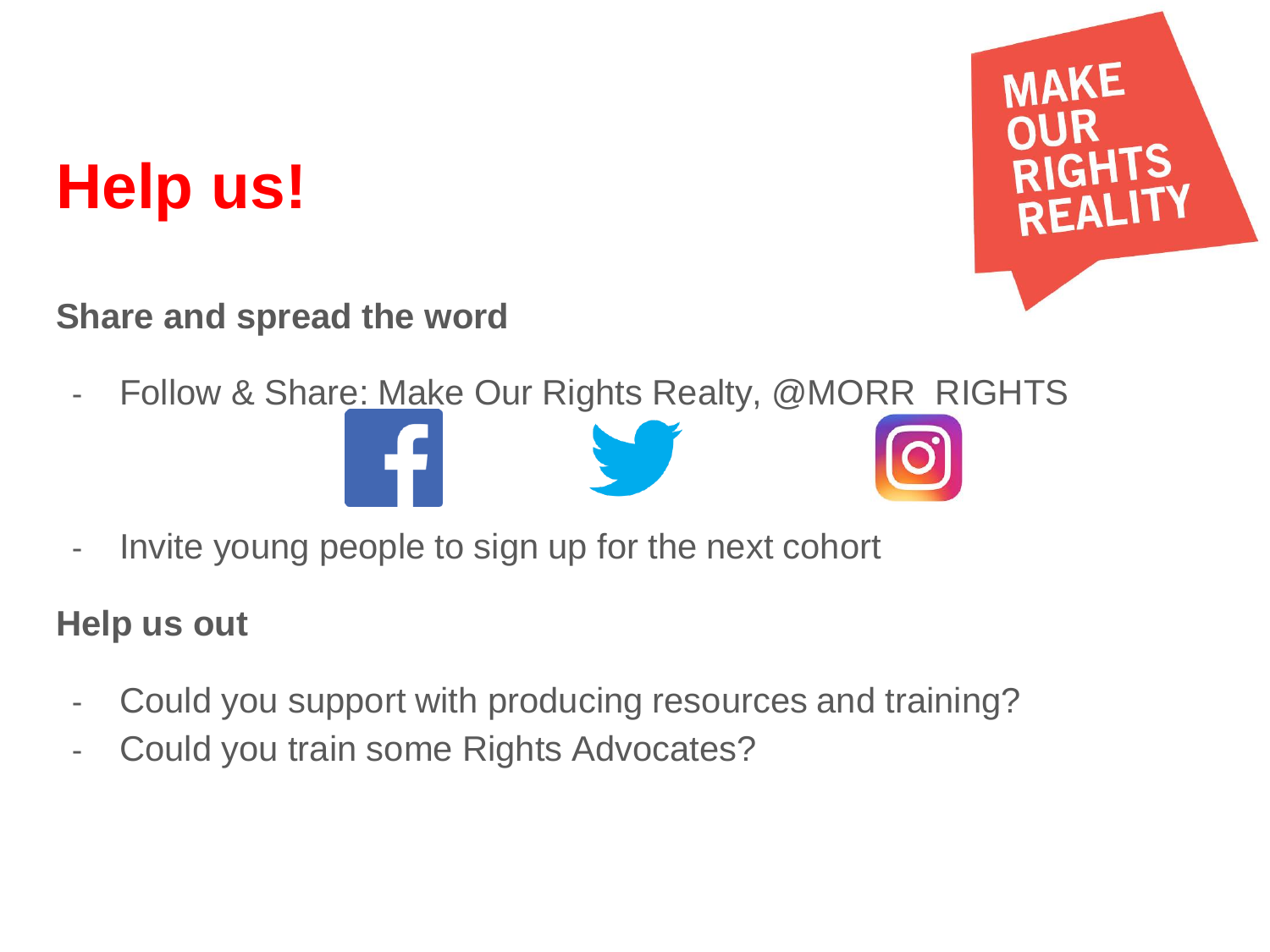# Supporting the youth rights movement



**MAKE** 

RIGHTS

*How can we work together?*